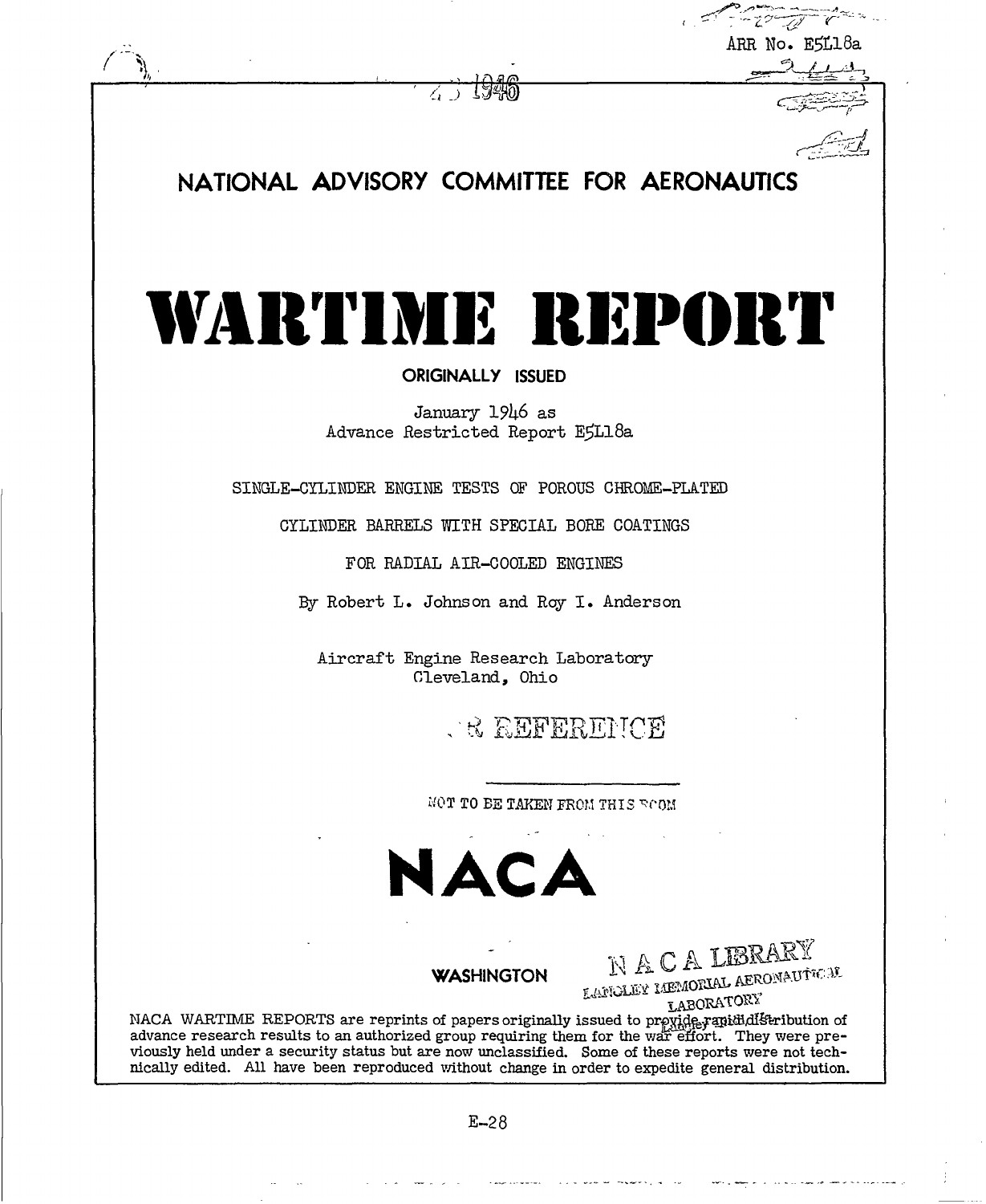NACA ARE No. E5L18a

## NATIONAL ADVISOEY COMMITTEE FOB .AERONAUTICS

#### ADVANCE RESTRICTED REPORT  $\sim$

SINGLE-CYLINDER ENGINE TESTS OF POROUS CHROME-PLATED

CYLINDER BARRELS WITH SPECIAL BORE COATINGS

#### FOR RADIAL AIR-COOLED ENGINES

By Robert L. Johnson and Roy I. Anderson

## SUMMARY **•**

A series of single-cylinder engine tests was run to determine the effect on oil consumption and ring wear of special surface coatings in porous chrome-plated cylinder barrels for radial aircooled engines. The coating materials were selected on the basis of bearing and lubrication properties and on the applicability of the materials to processing. This work was necessitated by the complications incurred in using standard flat-face compression rings in straight-bore porous chrome-plated cylinder barrels.

Straight-bore porous ohrome-plated cylinder barrels coated with lead and silver overplates and similar barrels painted with colloidal graphite base paint were tested. Control tests were run with cylinders having no coating. A choke-bore porous chrome-plated cylinder barrel with a silver overplate was tested. Control tests with run with similar cylinders having no overplate.

Silver proved to be the most effective, surface coating; it reduced the mean specific oil consumption and resulted in decreased ring wear. A coating of colloidal graphite base paint had about the same effect on the mean specific oil consumption and ring wear as the silver overplate; however, this coating did not remain in the pores on the thrust faces of the cylinder bore. Owing to a granular structure the lead plating was not of satisfactory quality and did not decrease oil consumption, although it did reduce ring wear. The lead apparently adversely affected the running-in properties of the assembly, as indicated by the exceptionally high initial oil consumption.

The effectiveness of silver as a means of providing a filled porosity was influenced by the catalytic action of the silver on the oxidation of lubricating oil, which resulted in very heavy deposits of lacquer, varnish, or both on the plated surface. These engine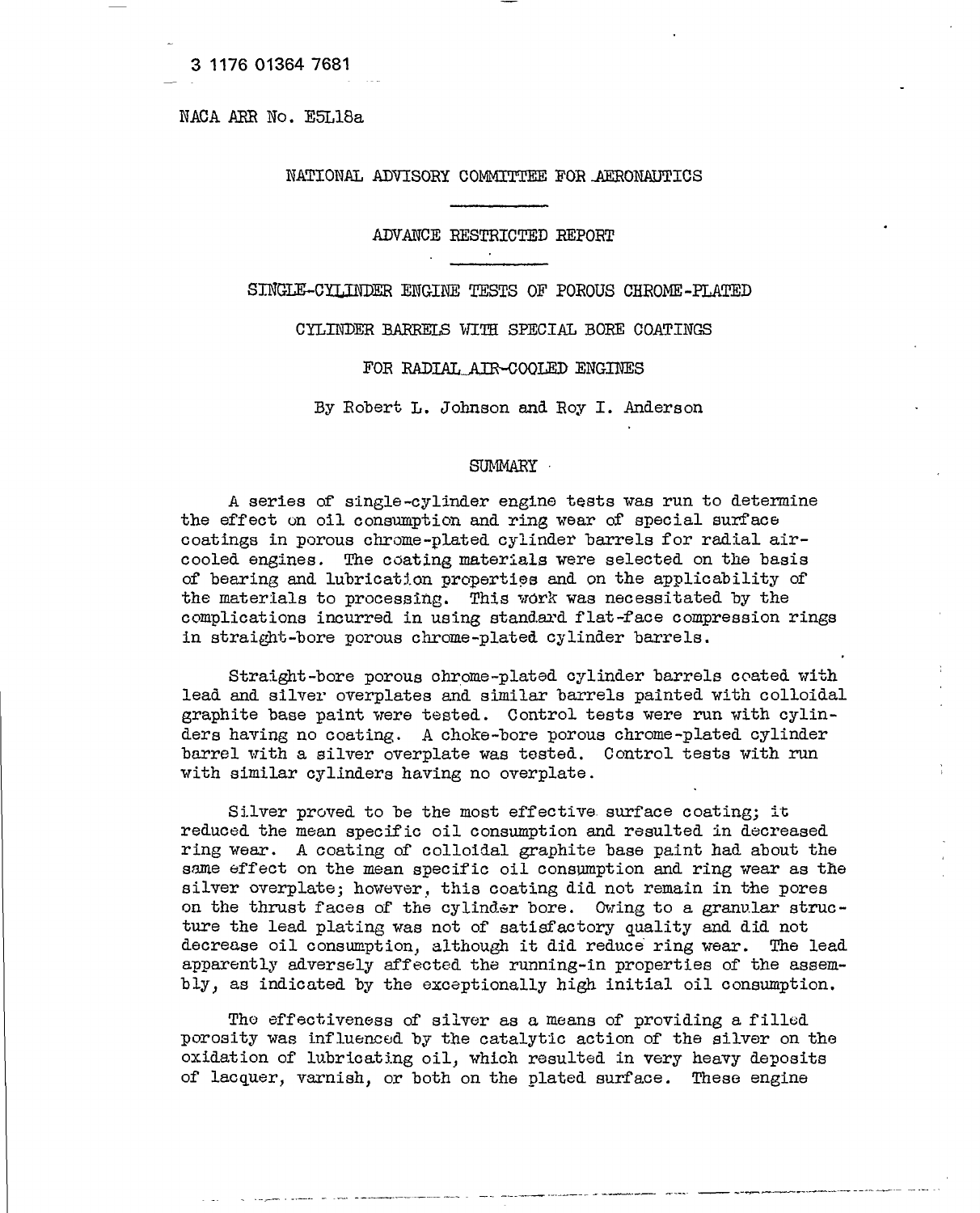deposits sorve to fill the pores very well and satisfactorily adhered to the surface during engine operation. The silver, however, did not completely adhere to plateau surfaces at scattered locations in the cylinder tested.

### INTRODUCTION

Previous testing by the NACA of porous chrome-plated cylinder barrels in radial air-cooled engines has shown that problems of ring wear and high specific oil consumption must he overcome before porous chrome-plated cylinders can be adapted for service use on engines having flat-face compression rings. The successful adaptation of porous chrome plating would be of value because it would facilitate the salvage of worn cylinders and would greatly reduce the spare-parts requirements by eliminating the need for oversize piston and ring assemblies.

As part of a program being conducted to determine means of» improving the performance of radial air-cooled engines with porous chrome-plated cylinder barrels, a series of single-cylinder engine tests was run at the KACA Cleveland laboratory on front-row cylinders that were porous chrome plated and had additional special bore coatings. The object of these tests was to determine the effect of filling the porosity on specific oil consumption and to determine the most effective means of filling the pores. It was thought that by filling the pores less volume would be available as lubricatingoil reservoirs and consequently the oil control by the piston rings would be more positive, thereby resulting in decreased oil consumption.

The materials for the bore coatings were selected on the basis of bearing qualities or lubricating characteristics and on their applicability for processing. In accordance with these criteria, tests were run on straight-bore porous chrome-plated cylinders with ovorplates of lead and of silver as well as on a cylinder having a coating of bated colloidal graphite base paint. The effect of filling the pores was checked on a silver-overplated, porous chromeplated cylinder with a choke-plated contour.

## APPARATUS

The front-row cylinders used have a bore of  $5\frac{1}{2}$  inches and were tested on a single-cylinder NACA universal test engine with a  $5\frac{1}{5}$ -inch stroke. The compression ratio for the assembly was 6.7. The tests were run with a standard ring assembly, which includes flat-face cast-iron compression rings, dual oil-control rings, and an oil-scraper ring.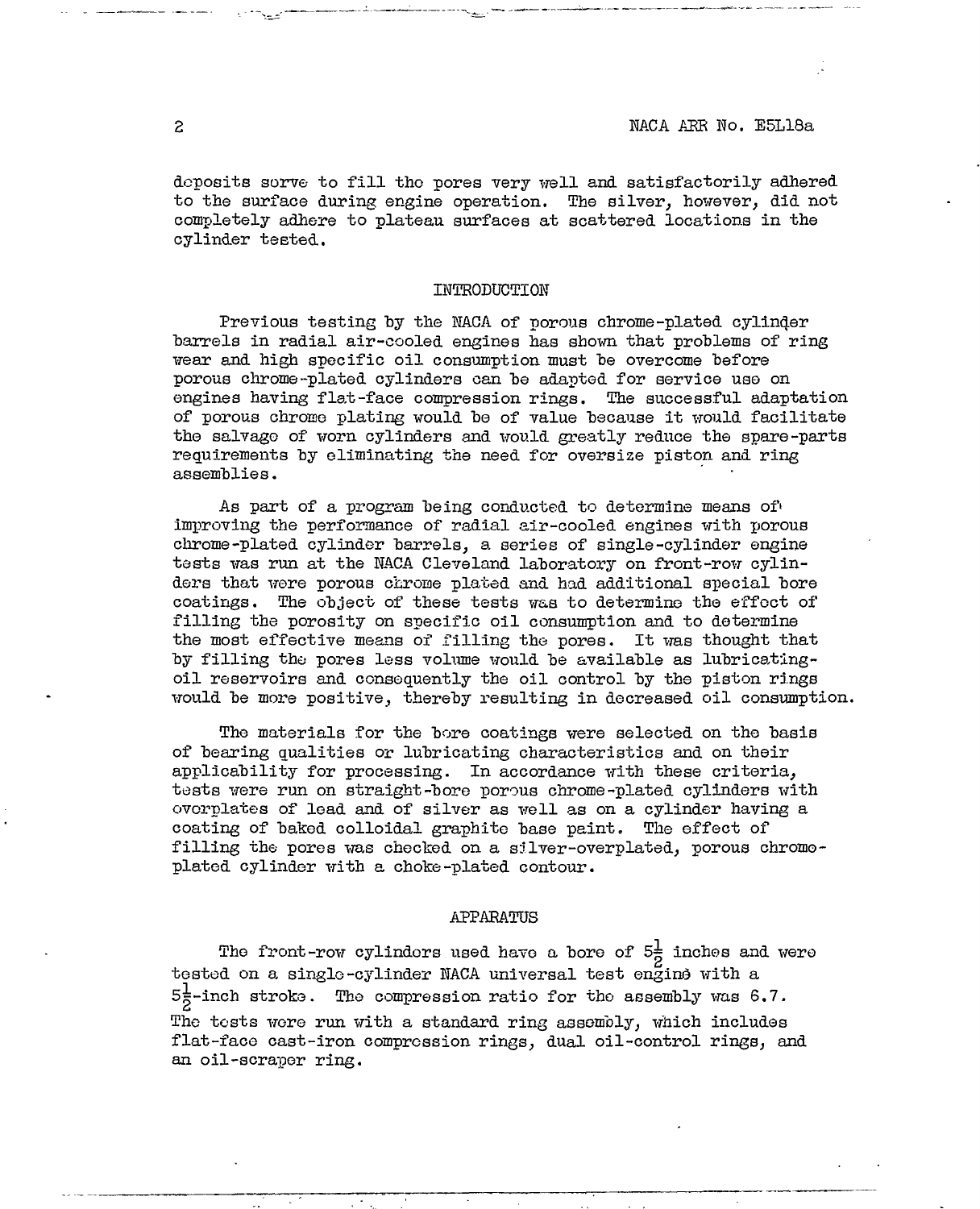Lubricating oil was supplied to the piston and the cylinder by means of crankshaft throw-off and four auxiliary oil *jets;* two jets were directed at the under side of the piston and. two jets were directed at the barrel surface. The four jets had a total flow rate of approximately 5 pounds per minute. Oil consumption was measured with a standard NACA oil-weighing device as described in reference 1.

Fuel flow was measured with a calibrated rotameter and the quantity of combustion air was determined by means of a thin-plate orifice assembled in accordance with A.S.M.E, standards. The fuel was supplied to the manifold by constant injection with an altered manifold injection nozzle. Engine power was absorbed and measured with a cradled electric dynamometer.

The blow-by rate was determined by means of a positivedisplacement gas meter. The crankcase pressure was manually maintained at l/2 inch of water vacuum in order to keep the leakage into the crankcase constant.

The internal-surface projector shown in figure 1 and described in reference 2 was used to inspect and photograph all cylinder surfaces before and after test.

#### TEST PROCEDURE

The piston rings used in these eight tests were inspected for light-tightness as specified in Aeronautical Material Specification 7310, issued November 1, 1941. Measurements were made of free gap, compressed gap, oil-ring bearing-face width, and diametral tension before and after testing. Compressed gap was measured in a standard ring gage of nominal diameter and ring-face width was determined with a calibrated microscope. Diametral tension was measured by determining the force applied on a diameter 90° from the gap necessary to close the ring to its installation compressed gap. The rings were weighed before and after test with an analytical balance. Unit wall pressure was computed for the oil-control rings by the same method used in reference 2.

All cylinders were run-in before testing; a summary of the runin schedule is given in table 1. The following conditions were held constant for the eight single-cylinder teats conducted:

| Brake mean effective pressure, pounds per square inch 192                       |  |  |  |
|---------------------------------------------------------------------------------|--|--|--|
|                                                                                 |  |  |  |
| Fuel-air ratio $\ldots \ldots \ldots \ldots \ldots \ldots \ldots \ldots \ldots$ |  |  |  |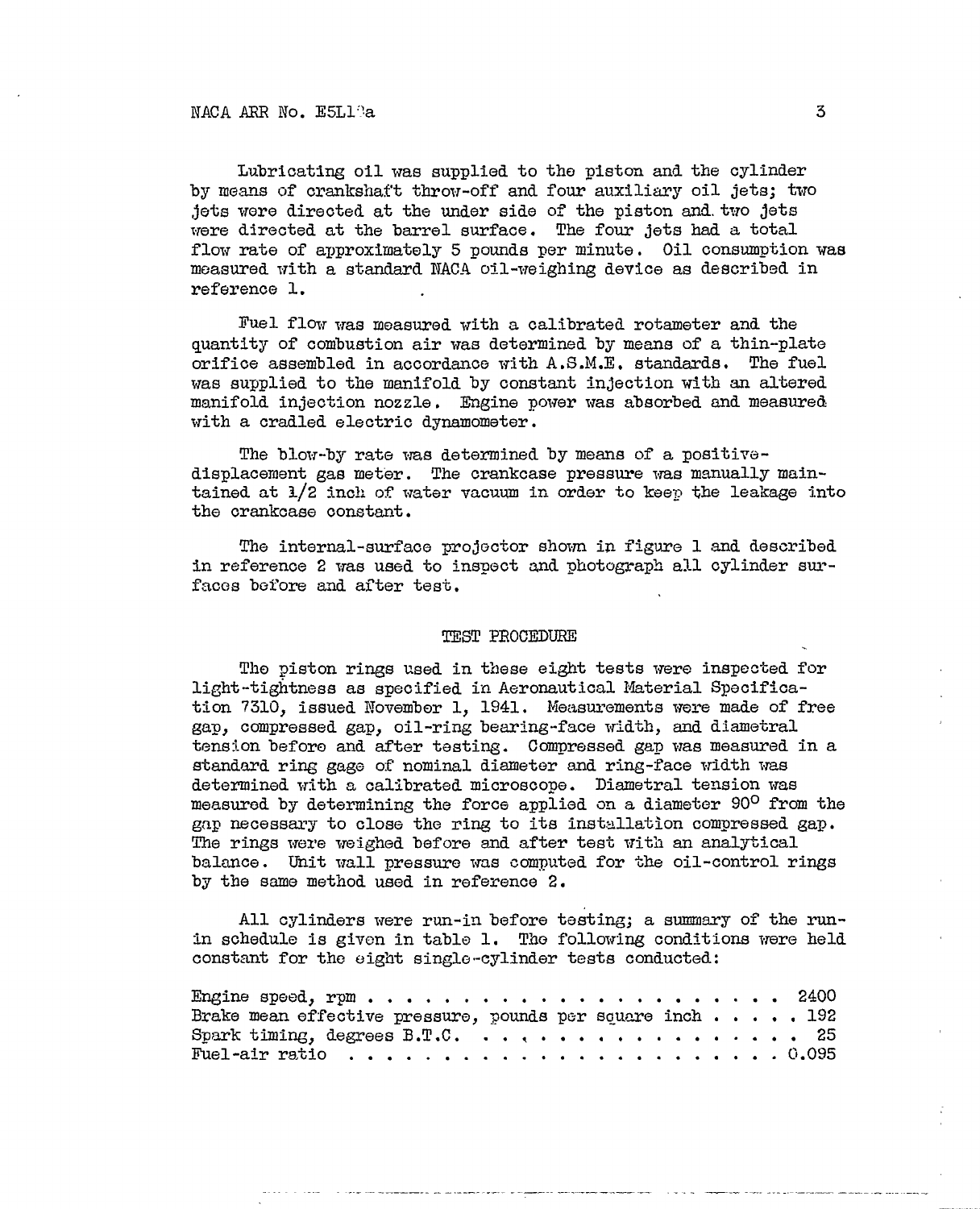Maximum temperaturea*,* °F:

| Rear spark-plug bushing 420      |  |  |  |  |  |  |  |  |  |
|----------------------------------|--|--|--|--|--|--|--|--|--|
| Center of barrel, downstream 325 |  |  |  |  |  |  |  |  |  |
|                                  |  |  |  |  |  |  |  |  |  |

The oil used was Navy symbol No. 1120; the fuel used was AN-F-28, Amendment-2.

The cylinders used in tests 1, 2, 3, and 5 were plated in June 1943 and the cylinders used in tests 4, 6, 7, and 8 were plated in December 1943. The specifications used in porous chrome plating these cylinders are essentially the same as those given in reference 2 except that for the cylinders of tests  $4, 6, 7,$  and  $8,$  closer limits were held on plating conditions. •

After the cylinders were chrome-plated, they were rough-honed with B-320 B-12 stones and finish-honed" with B-600 B-10 stones. These honing stones have refined aluminum oxide as the abrasive and have a bakelite (resinous) bond. All cylinders were cleaned with a trichloroethylene spray using compressed air at a pressure of 100 pounds per square inch. The nozzle was manually directed in cleaning the cylinders used in tests 1, 2, 5,, and 5 and mechanically directed in cleaning the cylinders used for tests 4, 6, 7, and 8. Three complete passes of the cylinder were made in each case. The surface condition of each barrel was examined before and after test with the internal-surface projector.

The cylinder barrels used in tests 1 and 2 had straight bores. These tests were run for comparison with tests 3, 4, and 5 and were also reported as control tests in reference 2.

Test 3 was run with a straight-bore cylinder barrel having a lead cverplate. The cylinder-bore surface was prepared for lead plating by successive treatments of scrubbing with pumice, dipping in dilute sulfuric acid, and rinsing in cold water. The plating bath was a lead sulphamate solution at room temperature having a hydrogen-ion concentration of 1.5. The cylinder was plated for 2 minutes with a current density of 40 amperes per square foot to obtain the calculated plate thickness of 0.0002 inch. The anode consisted of a lead strip inside the cylinder. No special racking was necessary. •

The cylinder used in test 4 was a straight-bore cylinder barrel coated with a colloidal graphite base paint. The paint consisted of a colloidal graphite base in a vegetable binder with a trace of phosphoric acid. After the cylinder was painted, it was baked *in* an oven for 30 minutes at an actual cylinder temperature of  $500^{\circ}$  F.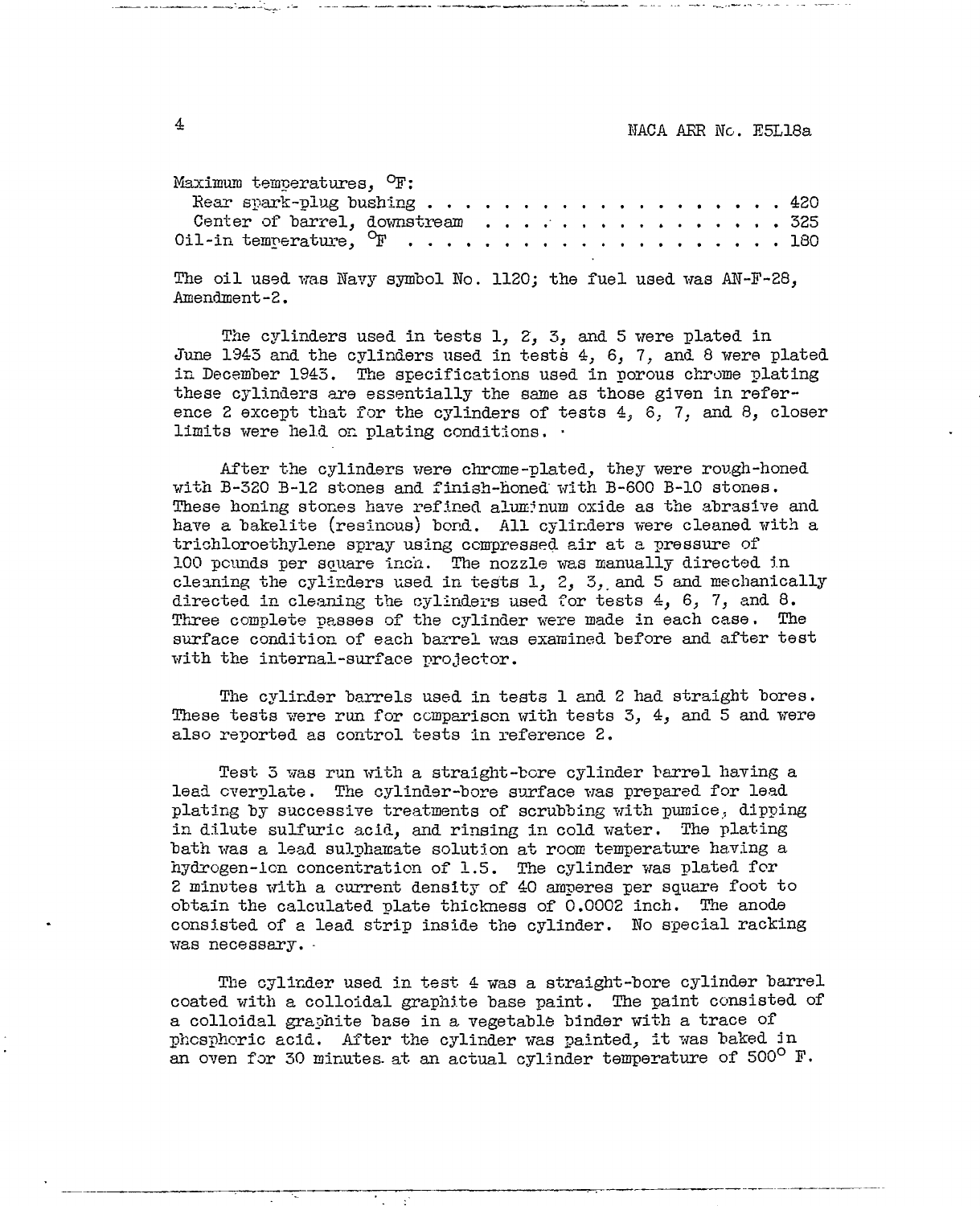The cylinder used in test 5 was a straight-bore cylinder barrel with a silver overplate. The cleaning of the porous chrome surface before silver plating consisted of a vapor degrease, a rinse, a second vapor degrease, and another rinse in cold running water. This procedure was followed by a dip in hot caustic soda at 160° to 180° F and another rinse in cold running water. The plating procedure included a silver strike followed by plating in a silver cyanide solution. The current density was 3 amperes per square foot; the time required to plate a calculated thickness of 0.0003. inch was 30 minutes. The anode was a  $1\frac{1}{2}$ -inch diameter cast-silver rod.

Tests 6 and 7 were run with choke-bore cylinders for comparison with test 8. These tests are completely described and discussed in reference 2. The choke was plated into the cylinders, which were ground, honed, or both to a straight bore in preparation for plating.

Test 8 was run with a choke-bore cylinder having a silver overplate . The silver plating was done using the same procedure as for the cylinder used in test 5. This test was run to check the effect of filling the pores in different types of cylinder.

### RESULTS AND DISCUSSION

A summary of the more important data obtained from these tests is given in table 2.

A complete discussion of the data from the tests of straightbore and choke-bore cylinders without special bore coatings (tests 1, 2, 6, and 7) is given in reference 2. In the present report, these tests are presented as control tests for comparison with the tests of coated barrels. The control-test data serve to indicate, to some extent, the range of reproducibility that might be expected in this series of tests.

## Specific Oil Consumption

The results of the tests (figs. 2 and 3) show that when the porosity was effectively filled, the mean specific oil consumption was reduced approximately 15 percent. The lead overplate did not effectively fill the porosity and did not remain on the surface during engine operation; consequently, as figure 2 shows, there was no decrease in the mean specific oil consumption resulting from this coating. The colloidal graphite base paint remained in the pores sufficiently long to have a desirable effect; the specific oil consumption remained constant at the reduced value during the 10-hour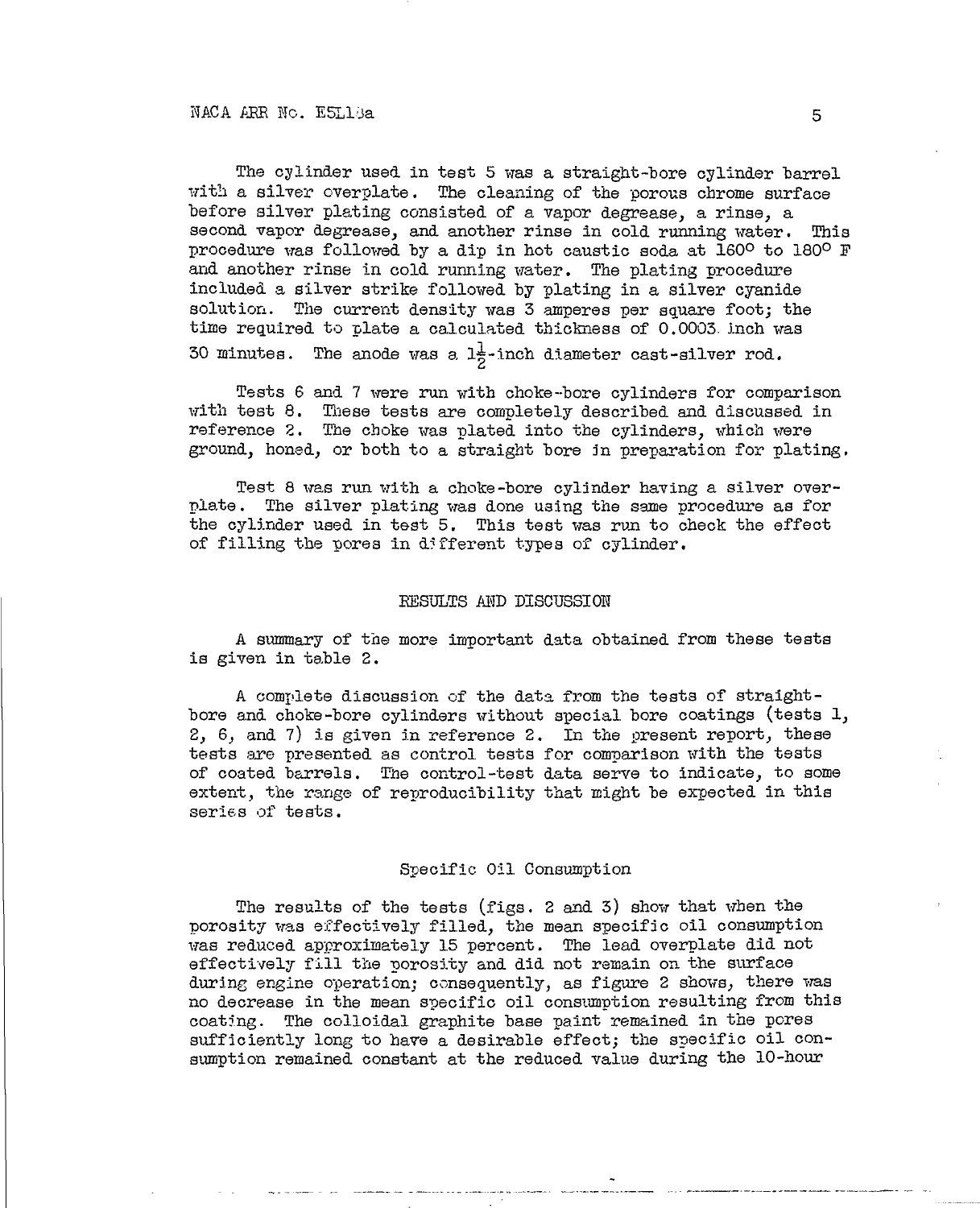test period. The silver overplate on both straight-bore and chokebore cylinders had an appreciable effect on the specific oil consumption (figs. 2 and 3). The mean values of specific oil consumption for the test of the colloidal graphite base paint coating and the test of a silver overplate on straight-bore cylinders were the same. The effect of the silver overplate on specific oil consumption is believed to be more desirable than the effect of the other coatings.

## Bing Wear

All the rings were in very good condition after testing. Figure 4 shows the condition of a representative ring assembly after test. In no case were the ring-wear values given in figure 5 considered to be excessive. It should be noted, however, that the ring wear was lower in uncoated barrels having choke bores than in the straight-bore barrels. This condition is thought to be mainly the result of both the improved method previously described of cleaning honing debris from the pores and the geometry of the surfaces at operating temperatures. In every application, the use of a coating resulted in reduced ring wear (fig. 5) as compared with the control tests. The reduction in ring wear was expected because the coating materials were originally selected on the basis of their good bearing or lubricating properties.

### Cylinder-Barrel Wear

Although it was impossible to evaluate the actual cylinder wear because of the coatings and heavy engine deposits, wear in the cylinder barrels was considered to be very slight in every test. The dial-type gage used to measure cylinder wear is accurate to 0.0002 inch but will not give dependable wear measurements in cylinders from tests of this type even when used in the most careful manner possible.

A comparison of photographs of the same surface area taken before and after test showed changes in pore characteristics resulting from engine operation. The changes in pore characteristics observed give an indication of relative wear. A comparison of figures 6, 7, and 8 shows the changes that took place on a typical surface area after silver plating and after running. The wear is considered to be negligible in this area because a considerable amount of silver can be seen on the plateaus after test. (See fig. 8.) Figure 9 shows the general appearance of the silver-coated bore after test 8; the apparently unusual wear marks on this bore are merely variations in the amount of lacquer, varnish, *or* both deposited, as well as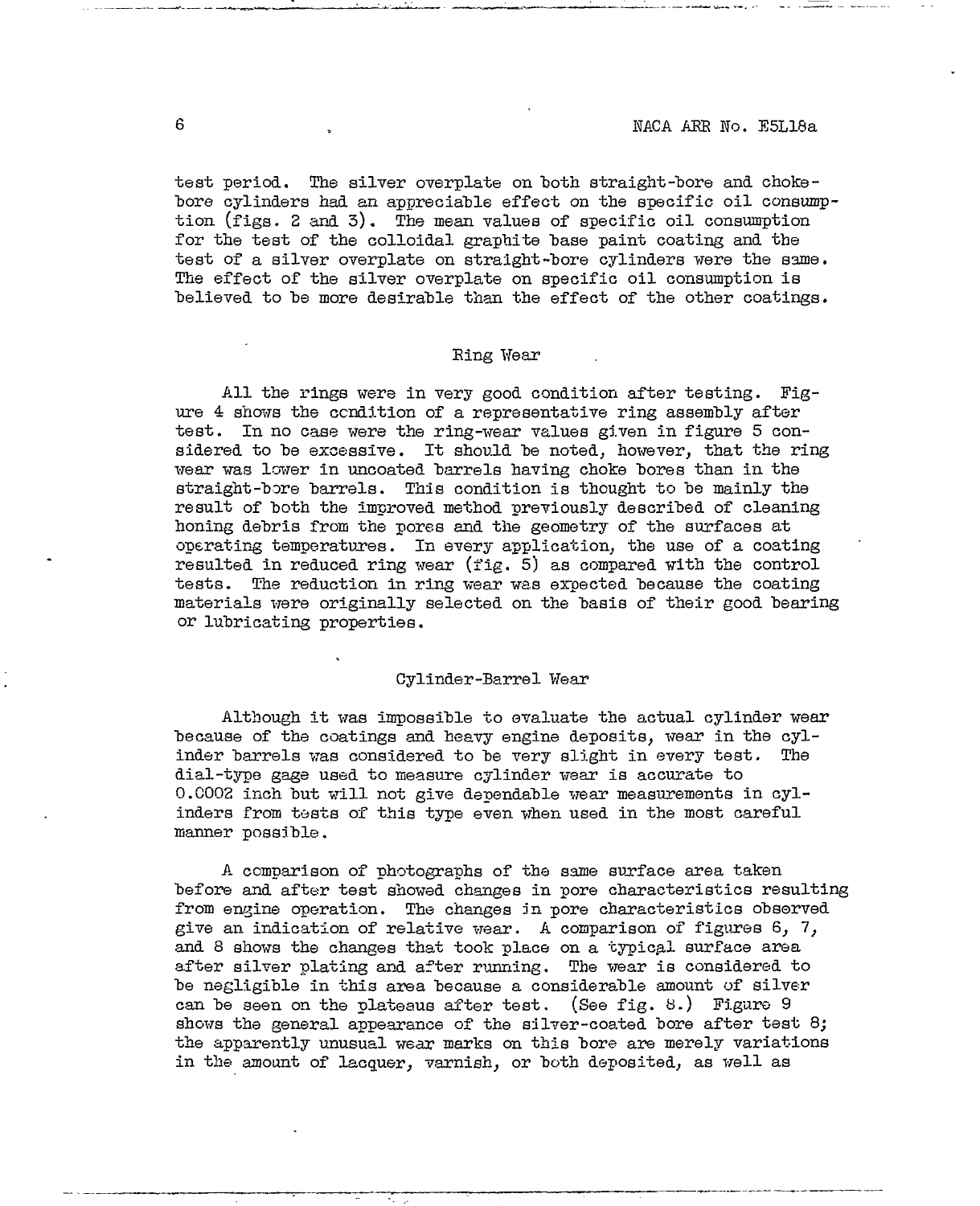## NACA ARR No. E5L13a

areas in which the silver did not completely adhere. The irregularity of the appearance of the bore shown in figure 9 does not indicate harmful operating characteristics. This observation is substantiated by figure 10, which shows the piston assembly run in test 8; the assembly is considered to be in very good condition.

## Effectiveness of Coatings as Surface-Bearing

## and Lubricating Materials

In the consideration of the effectiveness of the coatings as surface-bearing and lubricating materials, several factors are of importance: adhesion of the coating to the barrel surface; the flow pressure of the material; frictional characteristics of the material; and, in the case of the nonmetallic coating, the ability of the material to serve as a lubricant.

The lead overplate was a granular deposit that did not adhere to the chrome throughout the test; the high initial oil consumption (fig. 2) indicates, however, that the lead adversely affected the running-in properties of the assembly. It is probable that the low flow pressure of the lead enabled it to be continually worked or smeared on the surface of apparent slider contact, thus reducing the abrading of the rings to such an extent that the run-in properties were adversely affected. Because the poor adherence may have been due to the undesirable characteristies of the lead plating, the data obtained from test 3 should not be considered as conclusive.

The use of colloidal graphite in aircraft-engine lubrication has been a controversial subject for some time although it is well known that graphite is a good lubricant. It was thought that the colloidal graphite base paint coating would provide effective additional cylinder lubrication as well as a possible means of filling the pores in the chrome plate. The low ring wear encountered in test 4 (fig. 5) might be attributed to the additional lubrication supplied by the coating. The piston from this assembly was in better condition than any piston from the other tests.

Silver overplate had better adherence to the chrome surfaces than any other coating material tested and consequently the effects of the silver coatings as a bearing material were the easiest to determine. The silver overplate in the straight-bore barrel adhered to the chrome better than the silver overplate in the choke-bore barrel. The adherence of the silver to the chrome may, however, have been influenced by the heating of the straight-bore cylinder in a furnace at a temperature of  $350^{\circ}$  F for 1 hour, which was done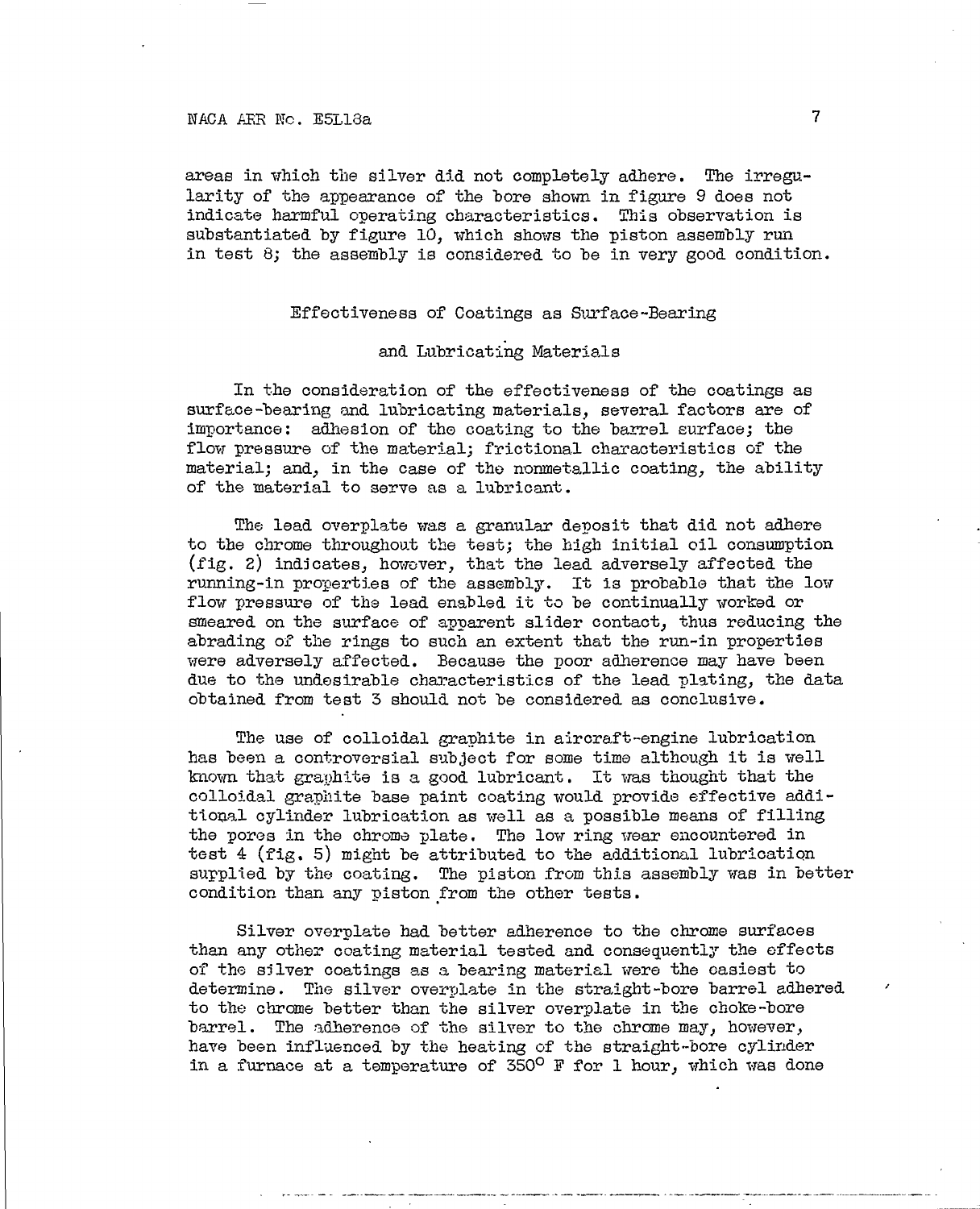to replace a valve guide before testing. Treating silver in this manner will anneal it to a much less brittle condition and make it more desirable for use as a bearing surface. The silver had a sufficiently high flow pressure or hardness so that this coating did not have any apparent adverse effect on the run-in properties of the piston rings. Although it could not be accurately determined with the test equipment used, it is possible that, inasmuch as the coefficient of friction of silver against iron is the lowest found for any metal combination (reference 3), engine friction may be reduced somewhat by the use of a silver overplate as a bearing material on the cylinder bore. The possibility of decreased engine friction is also indicated by the reduced ring wear obtained in the tests of silver overplate. (See fig. 5.)

### Effectiveness of Coatings in Providing Filled Porosity

Lead did not provide a satisfactory material for filling the porosity in these tests because of its poor adherence to the chrome plate.

<sup>1</sup> Colloidal graphite base paint did not remain in the porosity on the thrust faces of the cylinder bore, but the porosity on the nonthrust faces was still effectively filled after test. It is estimated that approximately 60 percent of the volume provided by the pores remained filled after test. Because the amount of surfacerelief filling decreased during the engine test, it is possible that in continued operation this trend may continue to such an extent that the specific oil consumption would increase. The painted coating on the bore cannot be expected to remain on the surface of the plateaus during engine operation. In the area of ring travol, all the coating was worn off the plateaus but it was noticed that these plateaus had an unusual surface discoloration. This discoloration may have boen caused by a chemical reaction of the phosphoric acid in the binder with the chrome at the high baking temperature of the coating.

None of the coatings tested- completely filled the pores in the chrome plato; however, silver provided an effective moans of filling the porosity (fig. 11) because of its catalytic effect on the oxidation of lubricating oil (reference 4). This catalytic action is believed to be the cause of the very heavy coatings of lacquer, varnish, or both noted on the surfaces of the silver-overplatod cylinders after engine operation. Catalysis is probably aided by a number of conditions encountered with this application, such as the high operating temperatures of the surface, the high ratio of surface area of silver plate to lubricating-oil volume, and the fine wear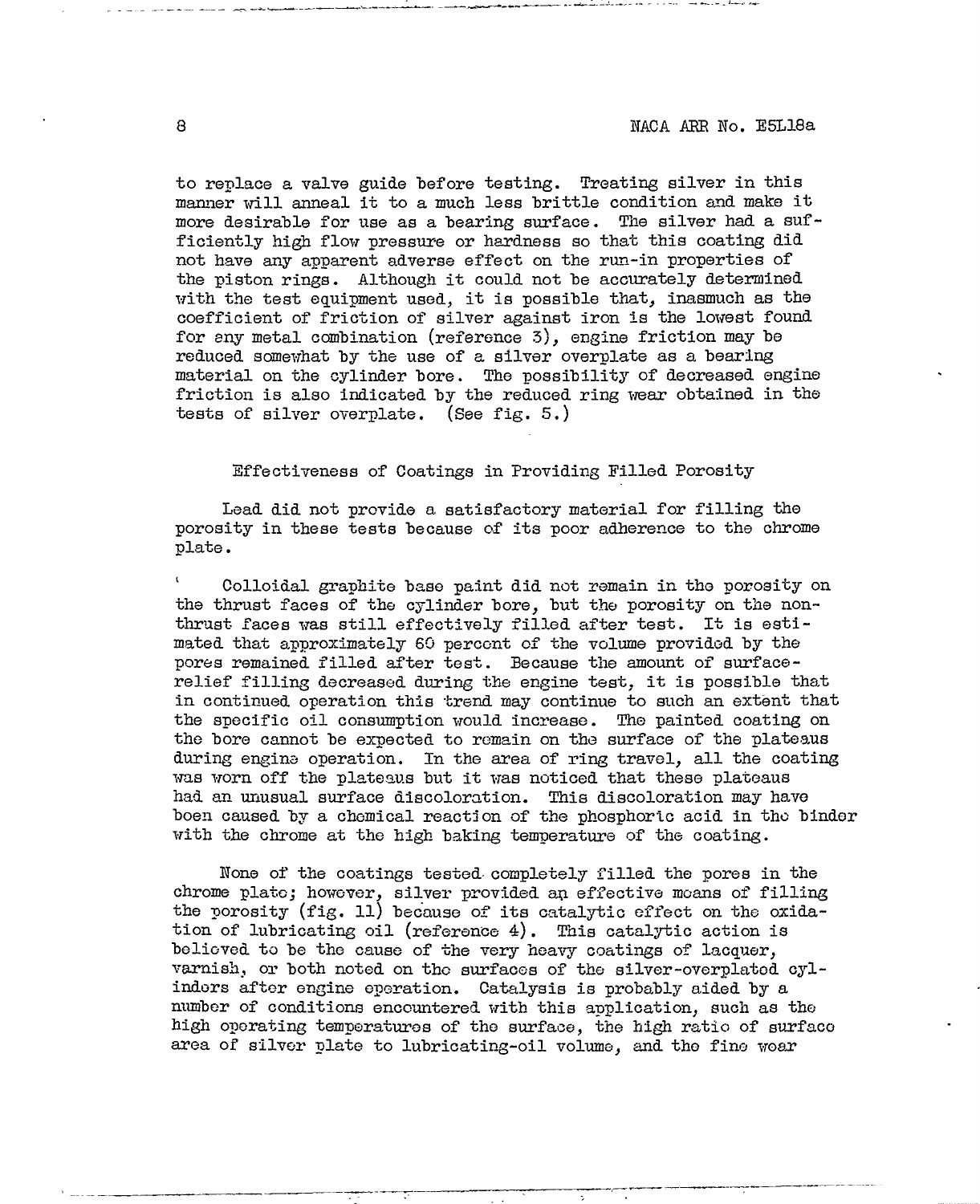particles of abraded silver that undoubtedly were present. The material deposited on these cylinder bores after test effectively filled the porosity in the chrome plate.

## Effect of the Coatings on the Engine

None of the coating materials had any apparent adverse effects on the engine; however, this condition may not be true in full-scale engine tests because of the greater quantity of coating material. Although the lead overplate did not affect the test engine to any noticeable extent, engine deposits that were slightly heavier than those in the control tests were found on the cylinder bore. It should be noted that lead also has a catalytic effect on the oxidation of lubricating oil. The colloidal graphite base-paint material was originally deposited in a fairly heavy coating on the bore but after test no unusual accumulation of material was found in the oil filters or in the crankcase. In spite of the very marked catalytic effect of the silver on the oxidation of lubricating oil, no excessive engine deposits were noted in any part of the engine other than the cylinder. The processing of silver-overplated cylinders must be handled very carefully in order to obtain satisfactory adhesion of the silver to the chrome. If the plate bond of the silver to the chrome is not good, chips of the silver plate might possibly have a harmful effect on bearing surfaces in the engine.

### Evaluation of Performance of Coatings

An evaluation of the performance characteristics of the various boro coatings indicates that silver overplating was the most satisfactory type of coating tested. The silver had good adhesion to the porous chrome plate in these applications, was a good bearing material, and provided a good means of filling the porosity. It was not anticipated, however, that the coatings would completely adhere to tho plateau surfaces during engine operation. Silver particles wore flaked or abraded from plateau surfaces at scattered locations in the cylinders tested. The surface relief was filled by silver worked from the surface as well as by the silver originally plated and by the products of lubricating-oil oxidation. Because the effectiveness of the silver overplate in providing a filled porosity was largely the result of the accelerated engine deposition caused by the catalytic effect of silver on the oxidation of lubricating oil, less heavy coatings may be equally as effective in causing the pores to be filled as the thicker coatings. Because experience has indicated that the adhesion of very thin silver plates is more satisfactory than thicker plates, it is desirable to utilize this factor if possible.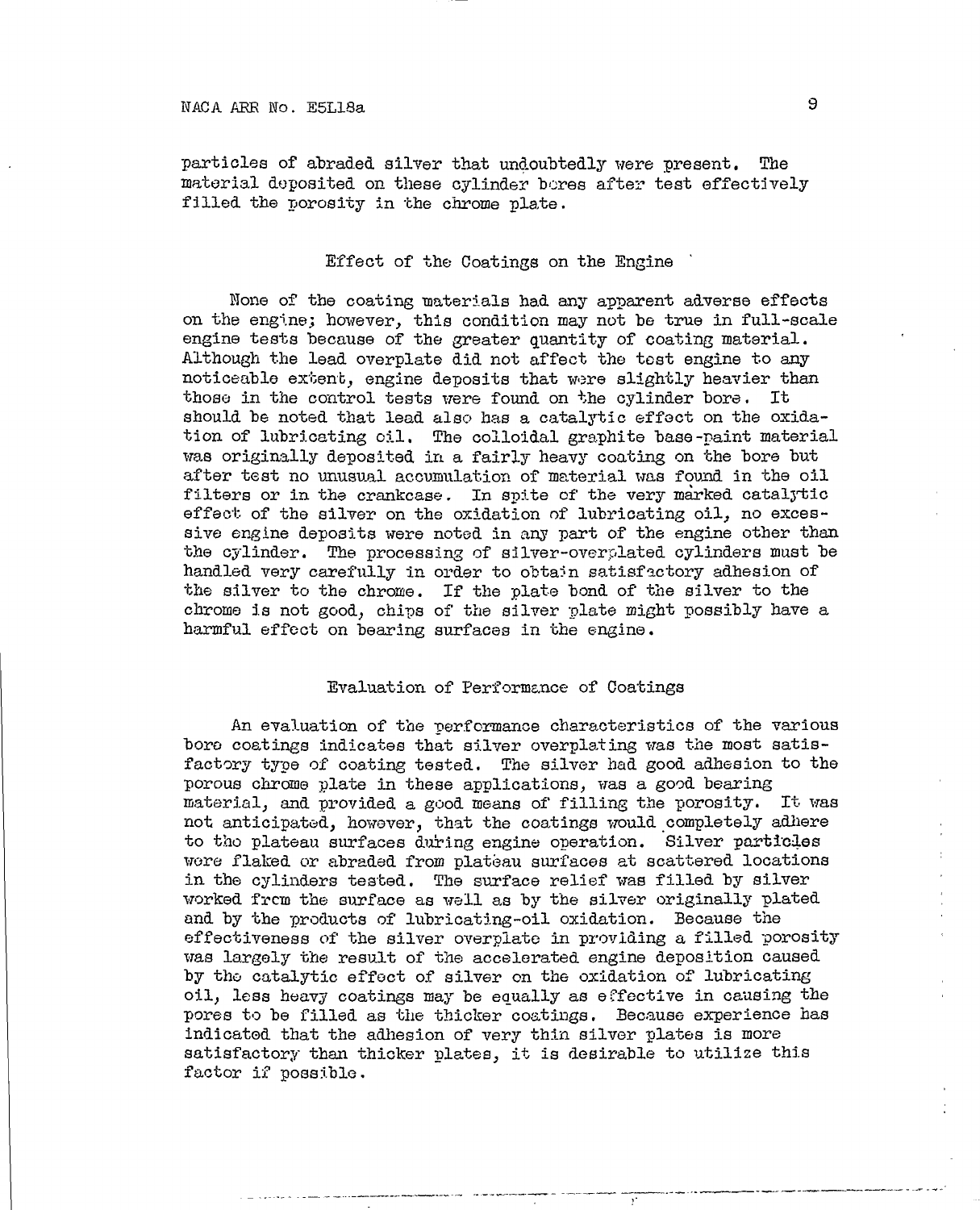These tests indicate that the function of the pores as surface reservoirs for lubricating oil is not the only factor that determines whether porous chrome plate on cylinder bores will perform satisfactorily. Filling the porosity effectively reduced the volume of surface reservoirs to such an extent that the pore area provided by this reduced volume was considerably less than the area indicated by previous unreported tests as the minimum surface relief that w:Ill allow successful operation.

### SUMMARY OF RESULTS

Analysis cf the data from single-cylinder engine tests of porous chrome-plated air-cooled cylinder barrels having special bore coatings that were run for 10 hours at an engine speed of 2400 rpm and a brate mean effective pressure <sup>01</sup>' 192 pounds per square inch gave the following results:

1. The mean specific oil consumption was appreciably reduced in porous chrome-plated cylinder barrels having the porosity filled or partly filled by collordal graphite or silver.

2. Silver overplate provided the most effective means investigated for filling the porosity, possibly because of the catalytic effect of the silver *on* the oxidation of lubricating oil. It is possible that a much thinner coating of silver would be equally as effective as the 0.0003-inch coatings tested. Silver remained in the pores but did not completely adhere to plateau surfaces at scattered locations in the cylinders tested.

5. Colloidal graphite base paint did not completely adhere in the pores during engine operation.

4. Silver overplate and other bore coatings tested slightly reduced ring wear when applied to the porous chrome-plated cylinder barrels.

Aircraft Engine Eesearch Laboratory, National Advisory Committee for Aeronautics, Cleveland, Ohio, 74.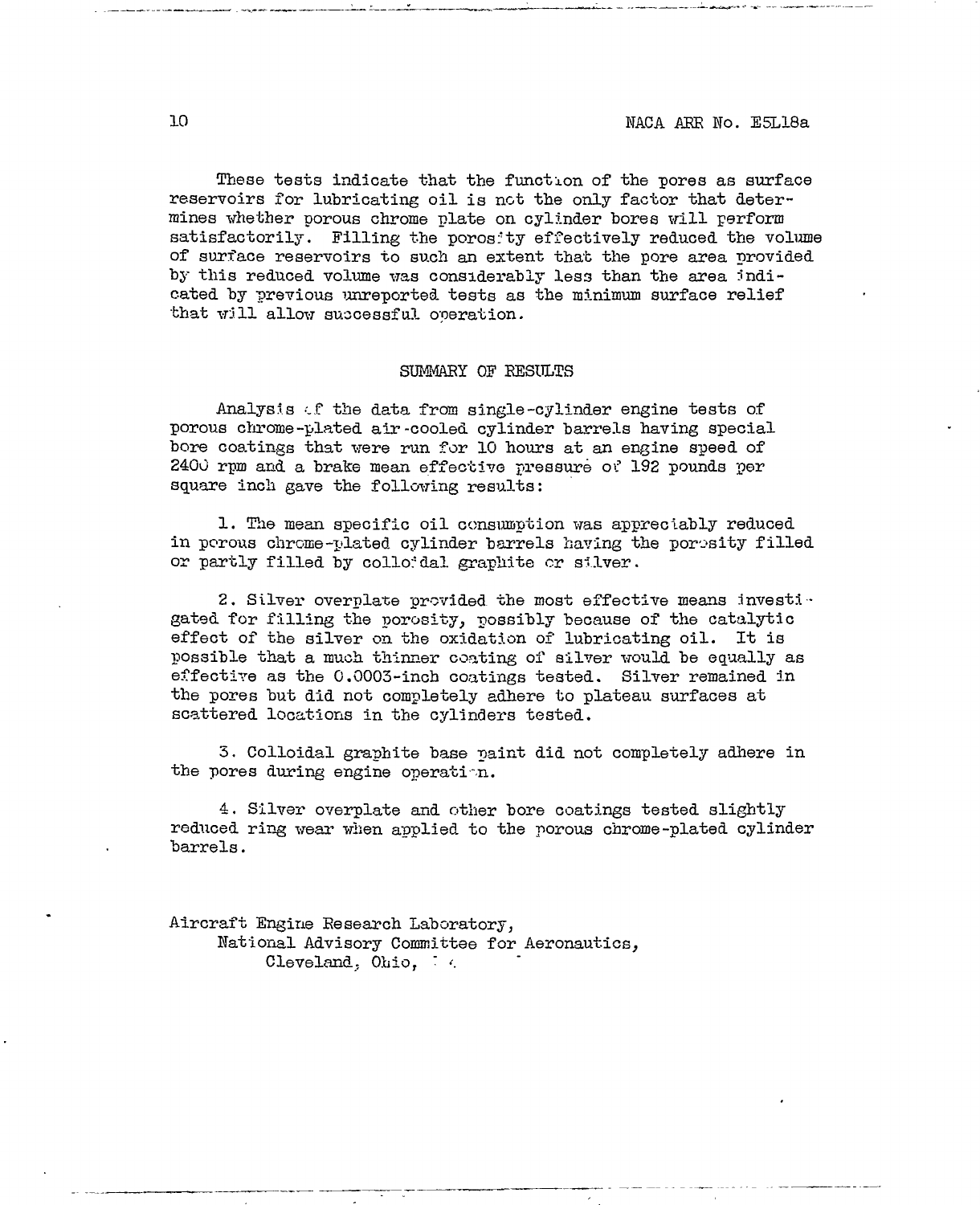## REFERENCES

- 1. Koffel, William K., and Biermann. Arnold E.: A Unit Laboratory Engine Oil System Providing for a Remote Indication of Oil Flow and Oil Consumption Together with Blow-By Measurement. NACA TN No. 952. 1944.
- 2. Johnson, Robert L., and Swikert, Max: Single-Cylinder Oil-Control Tests of Porous Chrome-Plated Cylinder Barrels for Radial Air-Cooled Engines. NACA ARR No. E5L18, 1945.
- 3. Hoyt, Samuel L.: Metals and Alloys Data Book. Reinhold Pub. Corp., 1943, p. 281.
- 4. Downing, B. F., Holbrook, G. E., and Fuller, J. H.: Effect of Engine Metals on the Deterioration of Motor Oil. Oil & Gas Jour., vol. 38, no. 5, June 15, 1939, pp. 70-75.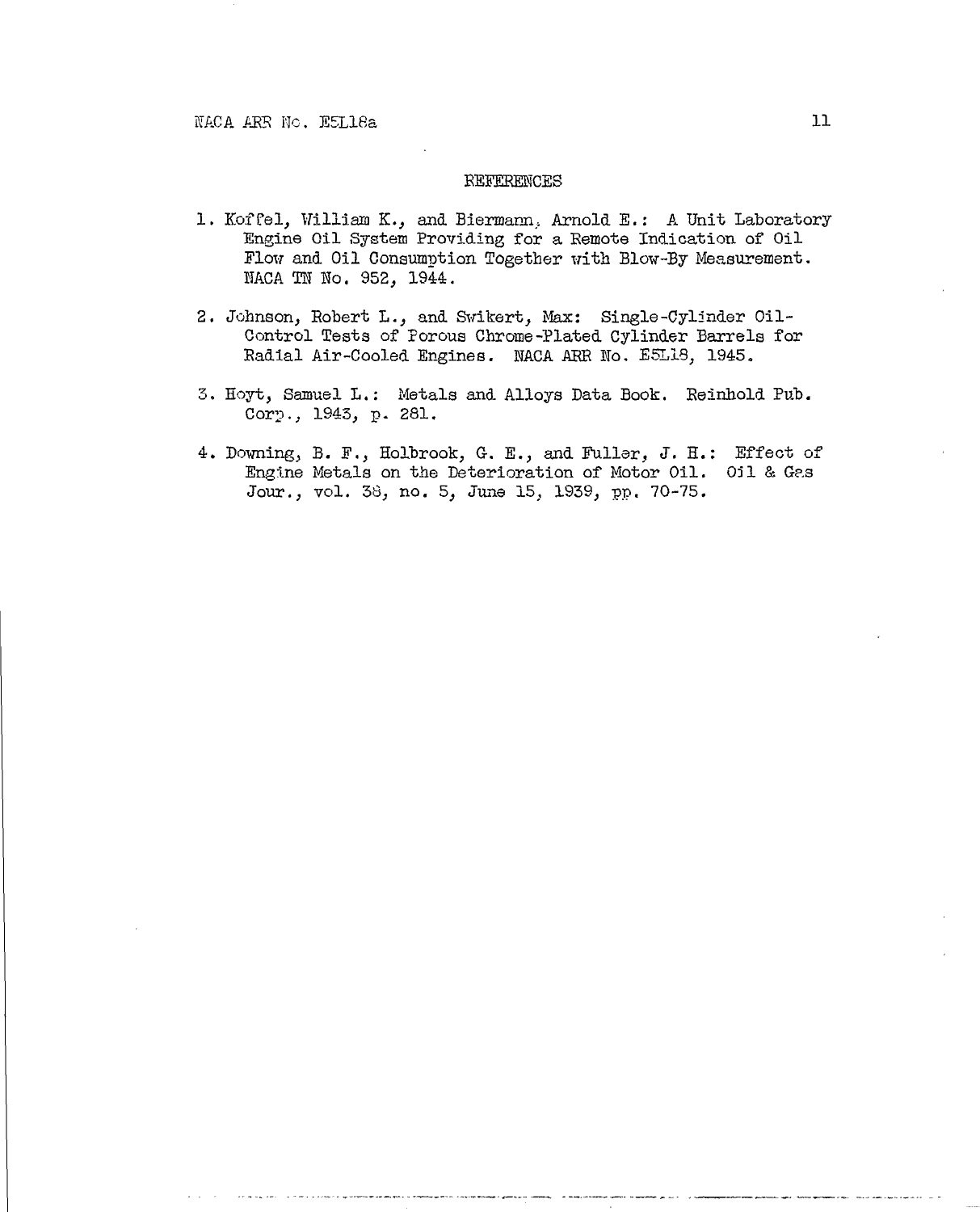## TABLE 1. - RUN-IN CONDITIONS AND .SCHEDULE

[Oil, Navy symbol No. 1120} fuel, AN-F-28, Amendment-2; spark timing, 25° B.T.C.; fuelair ratio, 0.095; maximum temperatures: rear spark-plug bushing, 420° F; center of barrel, downstream, 325° F; oil-in temperature, 180° F]

| Period | Run~in<br>time<br>(min) | Engine<br>speed<br>$(\texttt{rpm})$ | Brake mean<br>effective<br>pressure<br>(1b/sq in.) | Brake<br>horse-<br>power |
|--------|-------------------------|-------------------------------------|----------------------------------------------------|--------------------------|
| ı      | 60                      | 1200                                | 48                                                 | 10                       |
| S      | 60                      | 1300                                | 56                                                 | 12                       |
| 3      | 30                      | 1400                                | 68                                                 | 16                       |
| 4      | 30                      | 1600                                | 85                                                 | 22                       |
| 5      | 30                      | 1800                                | 109                                                | 32                       |
| 6      | 60                      | 2000                                | 135                                                | 45                       |
|        | 135                     | 2200                                | 162                                                | 59                       |
| 8      | 30                      | 2300                                | 178                                                | 68                       |
| 9      | 10                      | 2400                                | 192                                                | 76                       |

 $1$ Total run-in time, 7 hours 25 minutes.

National Advisory Committee for Aeronautics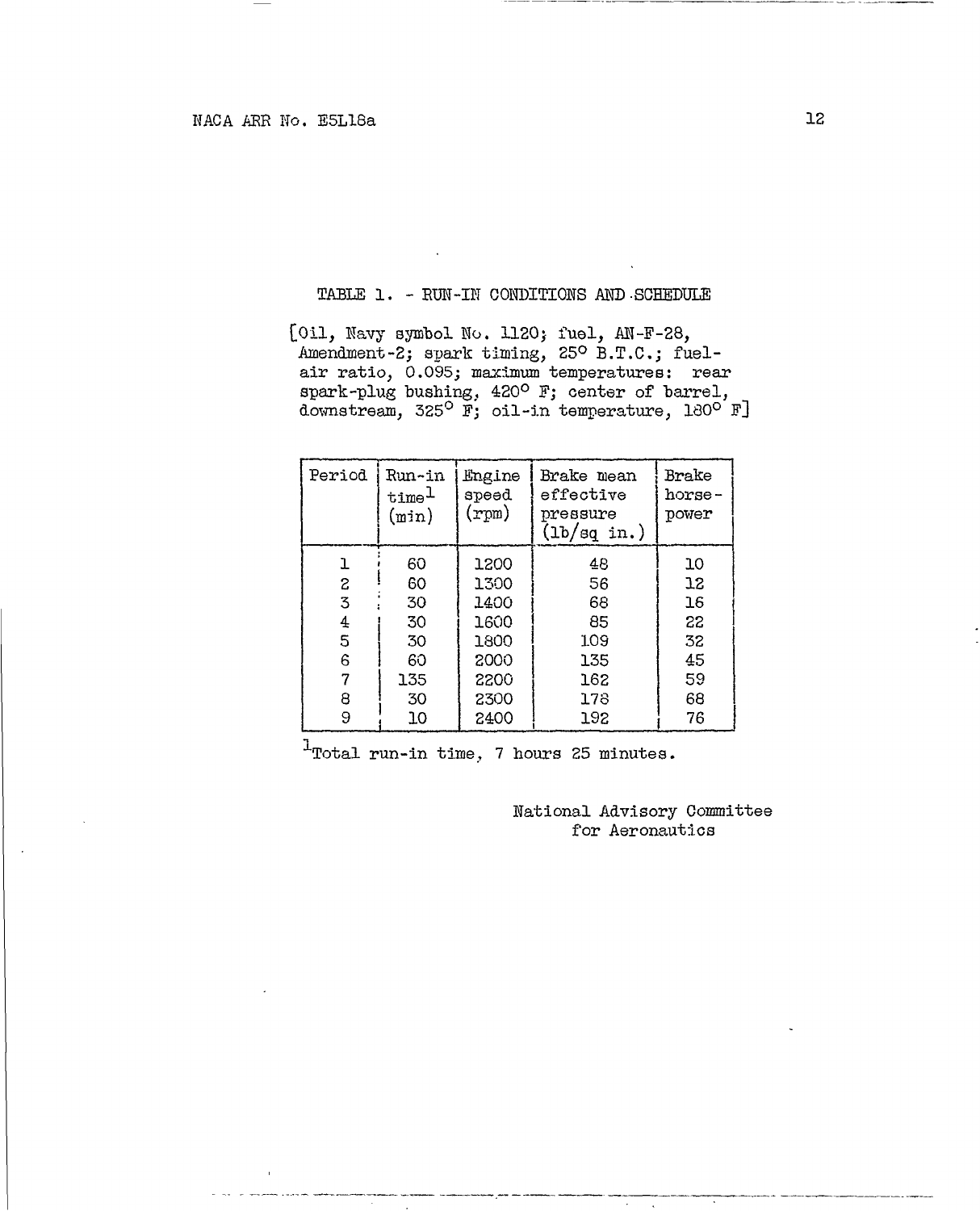# TABLE 2. - SINGLE-CYLINDER ENGINE TESTS OF POROUS CHROME-PLATED CYLINDER BARRELS WITH SPECIAL

# BORE COATINGS FOR RADIAL AIR-COOLED ENGINES

{Oil, Navy symbol No. 1120; fuel, AN-F-28, Amendment-2; engine speed, 2400 rpm; brake mean effective pressure, 192 Ib/sq in.; friction mean effective pressure, 16 to 20 lb/sq. in.; fuel-air ratio, 0.095; spark timing, 25° B.T.C.; maximum temperatures: rear spark-plug "bushing, 420° F; center of barrel, downstream, 525° F; oil-in temperatures, 180° F]

| Type of cylinder                          | Straight bore    |                 |                         |            |                 |              | Choke bore           |                 |  |  |  |
|-------------------------------------------|------------------|-----------------|-------------------------|------------|-----------------|--------------|----------------------|-----------------|--|--|--|
| investigated                              | No coating       |                 | Lead coating, Colloidal |            | Silver          |              | No coating<br>Silver |                 |  |  |  |
|                                           |                  |                 | $0.0002$ -inch          | graphite   | coating,        |              |                      | coating,        |  |  |  |
| Test results                              |                  |                 | overplate               | base-paint | $0.0003 - inch$ |              |                      | $0.0003 - inch$ |  |  |  |
|                                           |                  |                 |                         | coating    | overplate       |              |                      | overplate       |  |  |  |
| Test number                               |                  | $\mathbf{Z}$    | $\overline{5}$          | 4.         | 5.              | $\mathbf{g}$ | 7                    | 8               |  |  |  |
| NACA reference test number                | 2                | 8               | 3                       | 12         | 16              |              | 5                    | 14              |  |  |  |
| Duration of test, hr                      | 10 <sub>o</sub>  | 10              | 10                      | 10         | 10 <sub>1</sub> | 10           | 10                   | 10              |  |  |  |
| Crankcase oil flow, lb/min                | 20               | 22              | 18                      | 21         | 20              | 21           | 21                   |                 |  |  |  |
| Mean specific oil consump- $ 0.016 0.013$ |                  |                 | 0.018                   | 0.012      | 0.012           |              | 0.0080.009           | 0,007           |  |  |  |
| tion, 1b/bhp-hr                           |                  |                 |                         |            |                 |              |                      |                 |  |  |  |
| Average blow-by (uncor-                   | 0.8              | 0.8             | 0.7                     | 0.8        | 0.7             | 0.6          | 0.7                  | 0.6             |  |  |  |
| rected), cu ft/min                        |                  |                 |                         |            |                 |              |                      |                 |  |  |  |
| Ring weight loss, gram:                   |                  |                 |                         |            |                 |              |                      |                 |  |  |  |
|                                           | $0.087$ $0.101$  |                 | 0.061                   | 0.082      | 0.088           |              | 0.07410.088          | 0.054           |  |  |  |
|                                           | $0.076$ $ 0.106$ |                 | 0.053                   | 0.028      | 0.037           |              | 0.05410.062          | 0.029           |  |  |  |
| 3                                         | 0.05900.085      |                 | 0.050                   | 0.022      | 0.032           |              | 0.043 0.048          | 0.023           |  |  |  |
|                                           |                  | $0.049$ $0.060$ | 0,036                   | 0.018      | 0,025           |              | 0.036 0.039          | 0.017           |  |  |  |
|                                           |                  | $0.043$ $0.054$ | 0.063                   | 0.016      | 0.013           |              | 0.030 0.043          | 0.018           |  |  |  |
|                                           | $0.042$ $0.041$  |                 | 0.019                   | 0.008      | 0.021           |              | 0.023 0.025          | 0.016           |  |  |  |
| Total compression-ring                    | 0.22210.292      |                 | 0.164                   | 0.132      | 0.157           |              | $0.171$ $0.198$      | 0.106           |  |  |  |
| weight loss, gram                         |                  |                 |                         |            |                 |              |                      |                 |  |  |  |
| Total oil-ring weight                     | O.134 O.155      |                 | 0.118                   | 0.042      | 0.059           |              | $0.089$ $0.107$      | 0.051           |  |  |  |
| loss, gram                                |                  |                 |                         |            |                 |              |                      |                 |  |  |  |
| Total ring weight loss,                   | l0.356 b.447     |                 | 0.282                   | 0.174      | 0.216           |              | $0.260$ $0.305$      | 0.157           |  |  |  |
| gram                                      |                  |                 |                         |            |                 |              |                      |                 |  |  |  |
| Initial unit wall pressure                |                  |                 |                         |            |                 |              |                      |                 |  |  |  |
| for oil ring, lb/sq in.                   |                  |                 |                         |            |                 |              |                      |                 |  |  |  |
| Ring 4                                    | 28               | 24              | 30                      | 31         | 45              | 29           | 36                   | 28              |  |  |  |
| Ring 5                                    | 36               | 22              | 38                      | 29         | 42              | 26           | 28                   | 38              |  |  |  |
| Ring 6                                    | 40               | 28              | 36                      | 41         | 28              | 28           | 39                   | 33              |  |  |  |

National Advisory Committee for Aeronautics

 $52$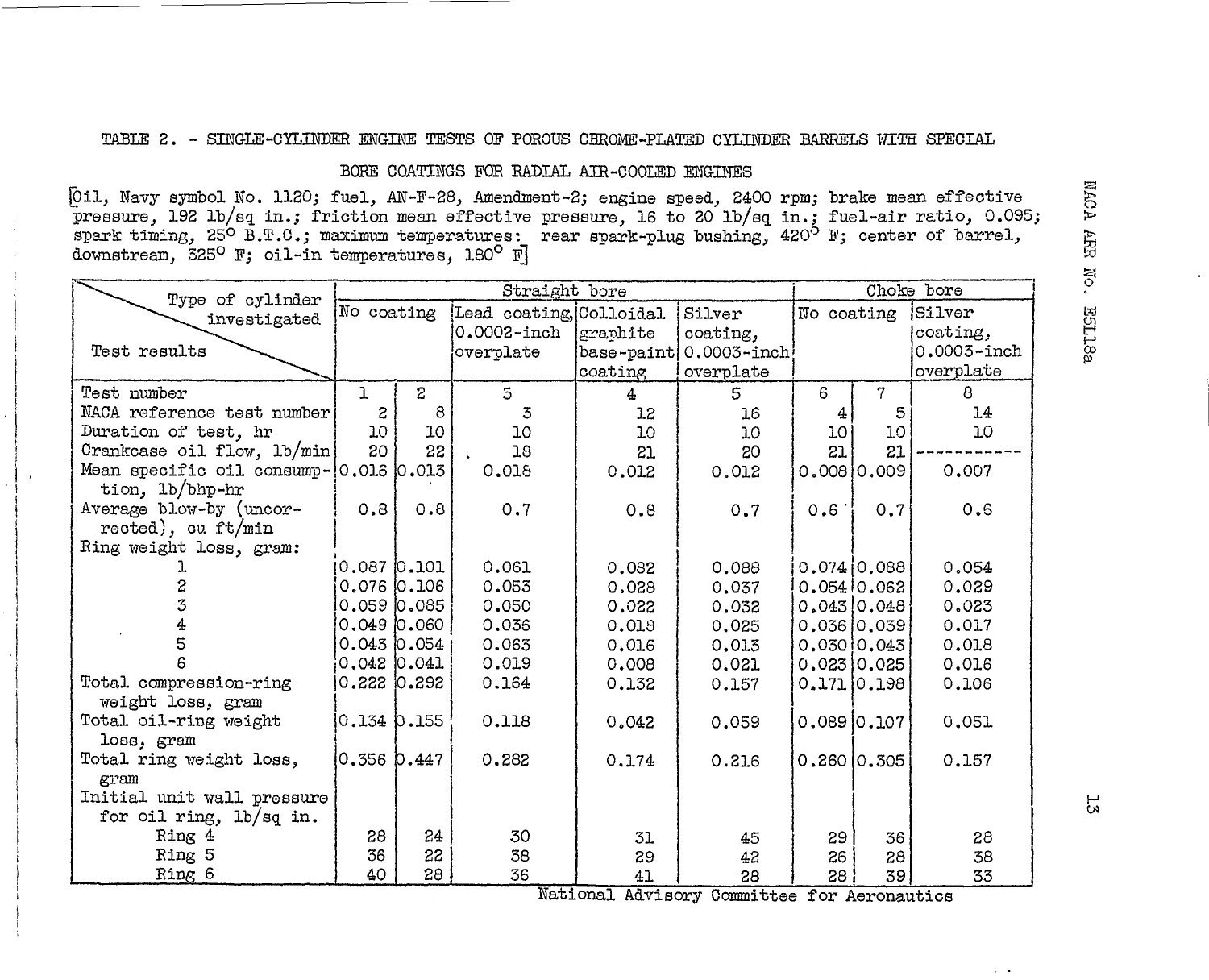

**Figure I. - Internal-surface projector with cylinder barrel mounted for observation;**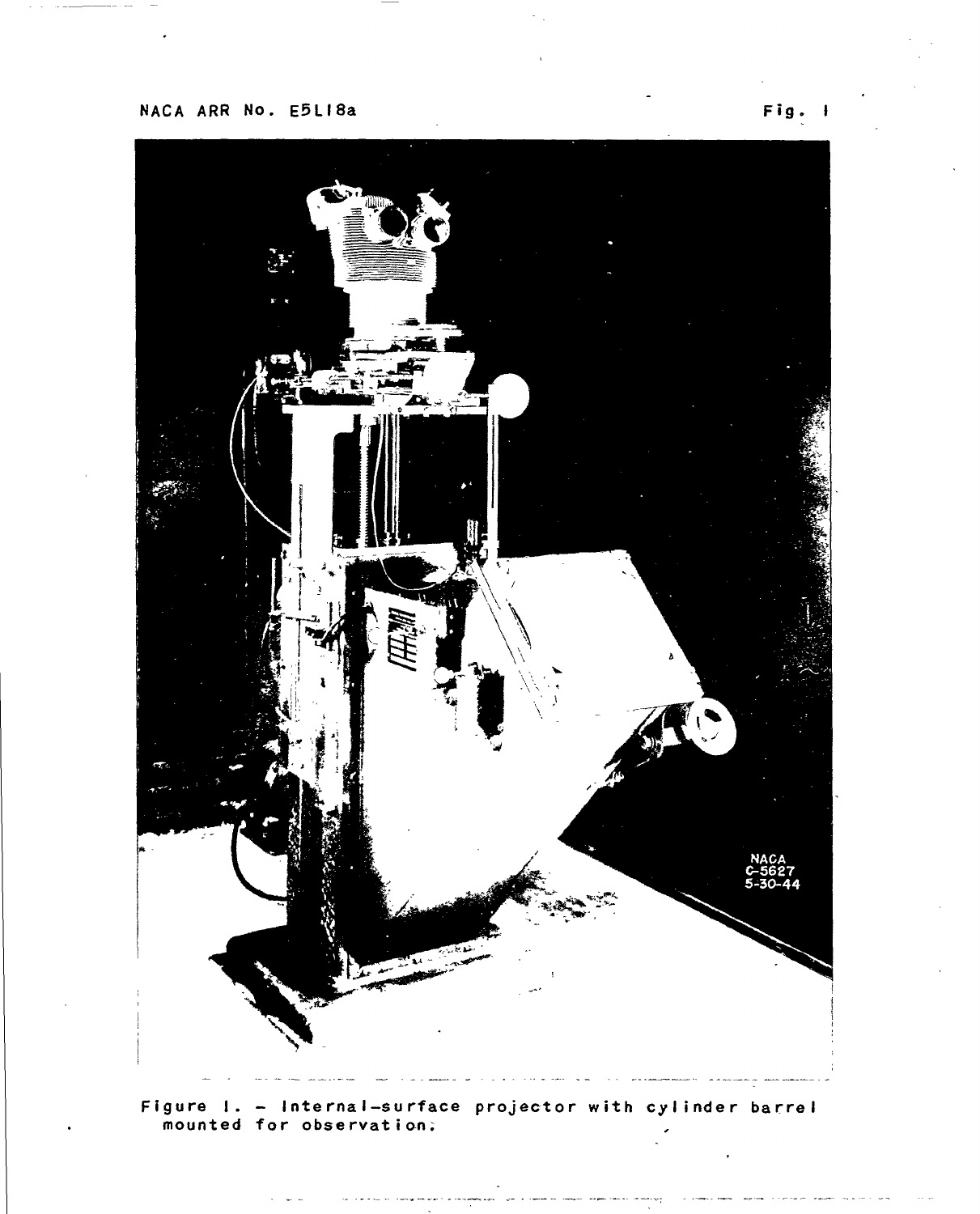Fig. 2



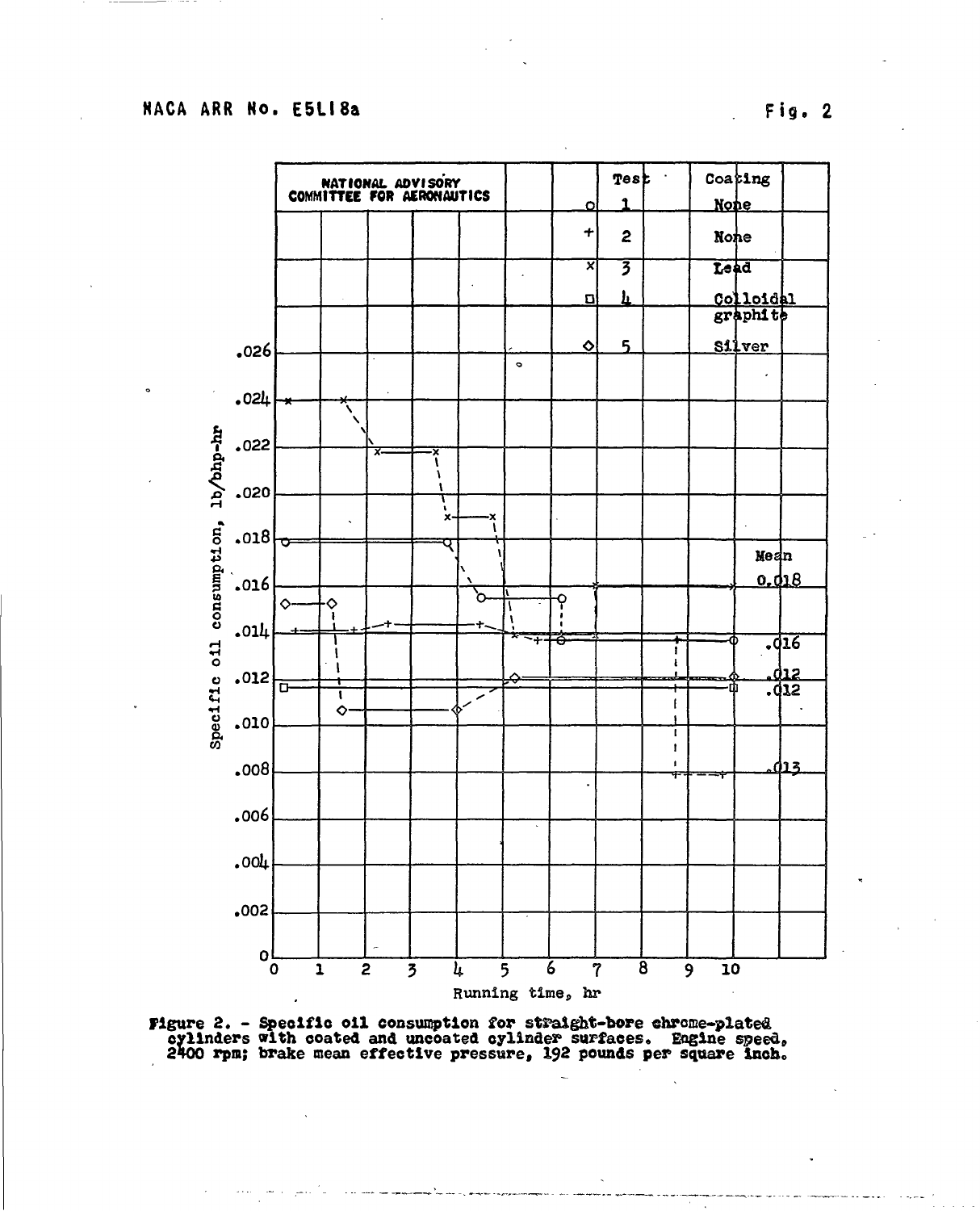Fig. 3



Figure 3. - Specific oil consumption for choke-bore chrome-<br>plated cylinders with and without a silver overplate.<br>Engine speed 2400 rpm; brake mean effective pressure,<br>192 pounds per square inch.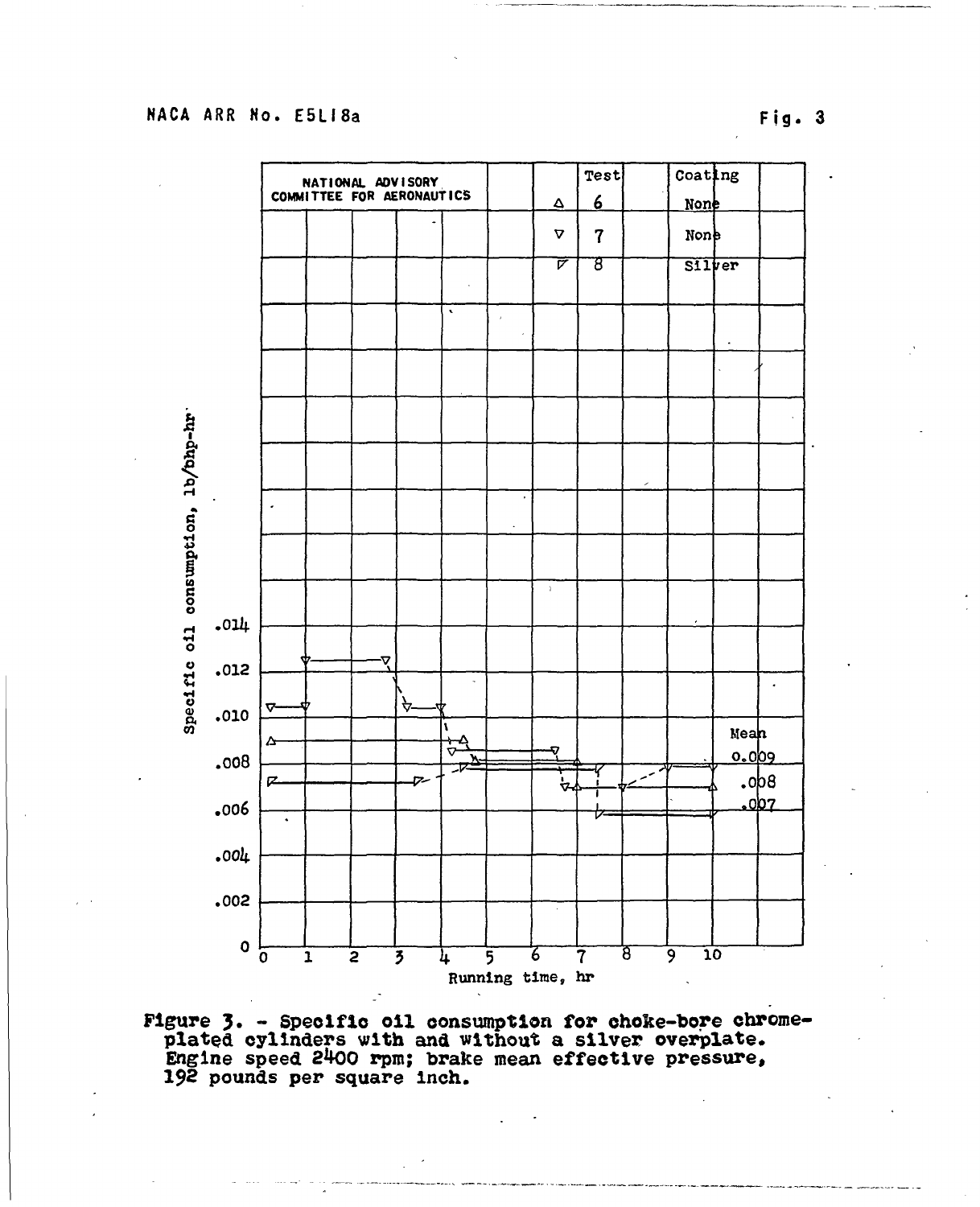$\omega^*$  in the matrix  $\omega$ 



Figure 4. - Surfaces of top five rings, 180<sup>0</sup> from the gaps,<br>after operation in a choke-bore porous chrome-plates cylafter operation in a choke-bore porous chrome-plates cylinder barrel with <sup>a</sup> silver overplate. Condition after test 8.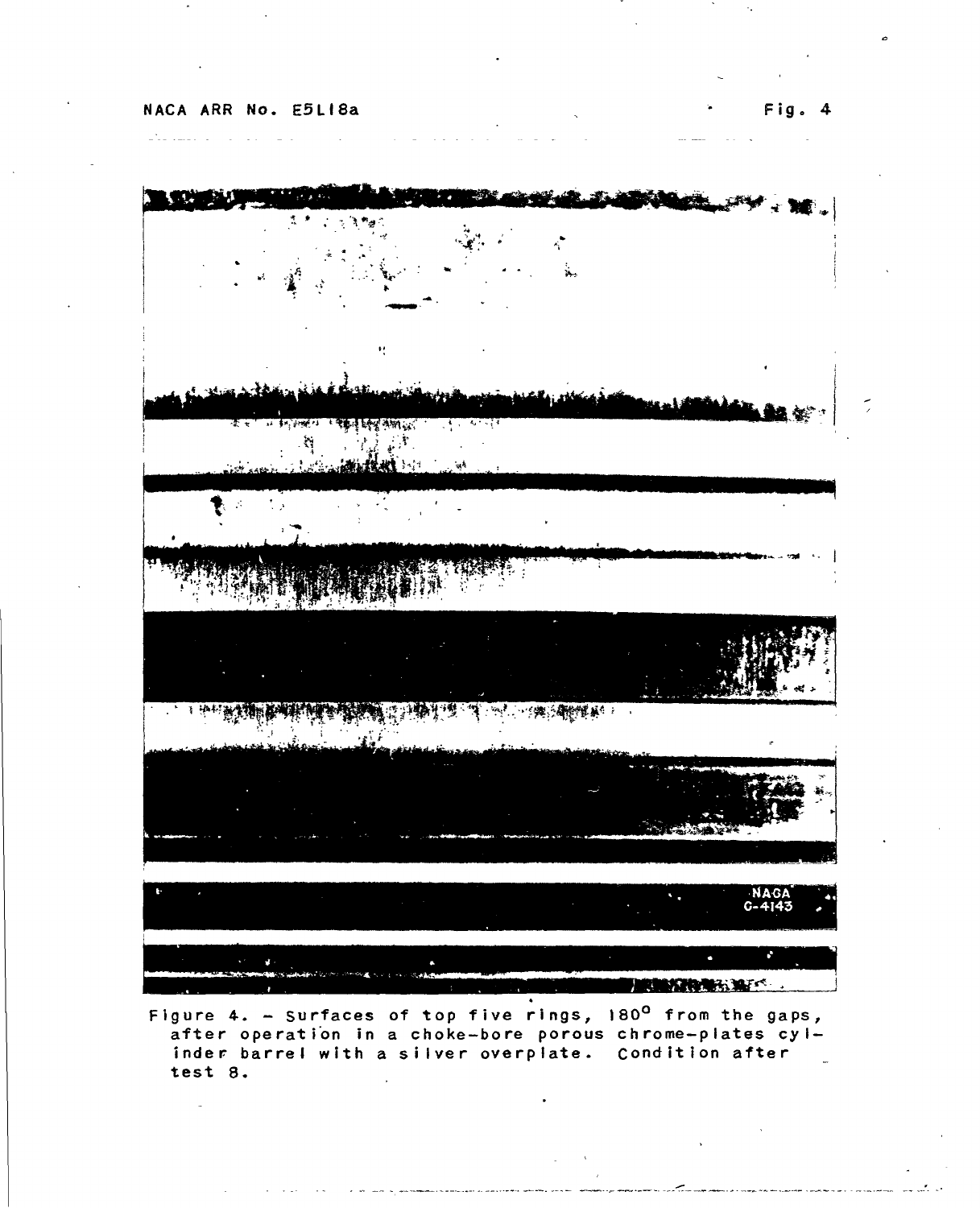



**NATIONAL ADVISORY COMMITTEE FOR AERONAUTICS**

**NACA ARR**  $\sum_{i=1}^{n}$ **m**

**o>**

w o **\*3 'S»** <D **a**

o

 $\pmb{\rho}$ 

m. - $\bullet$ 

**Oi**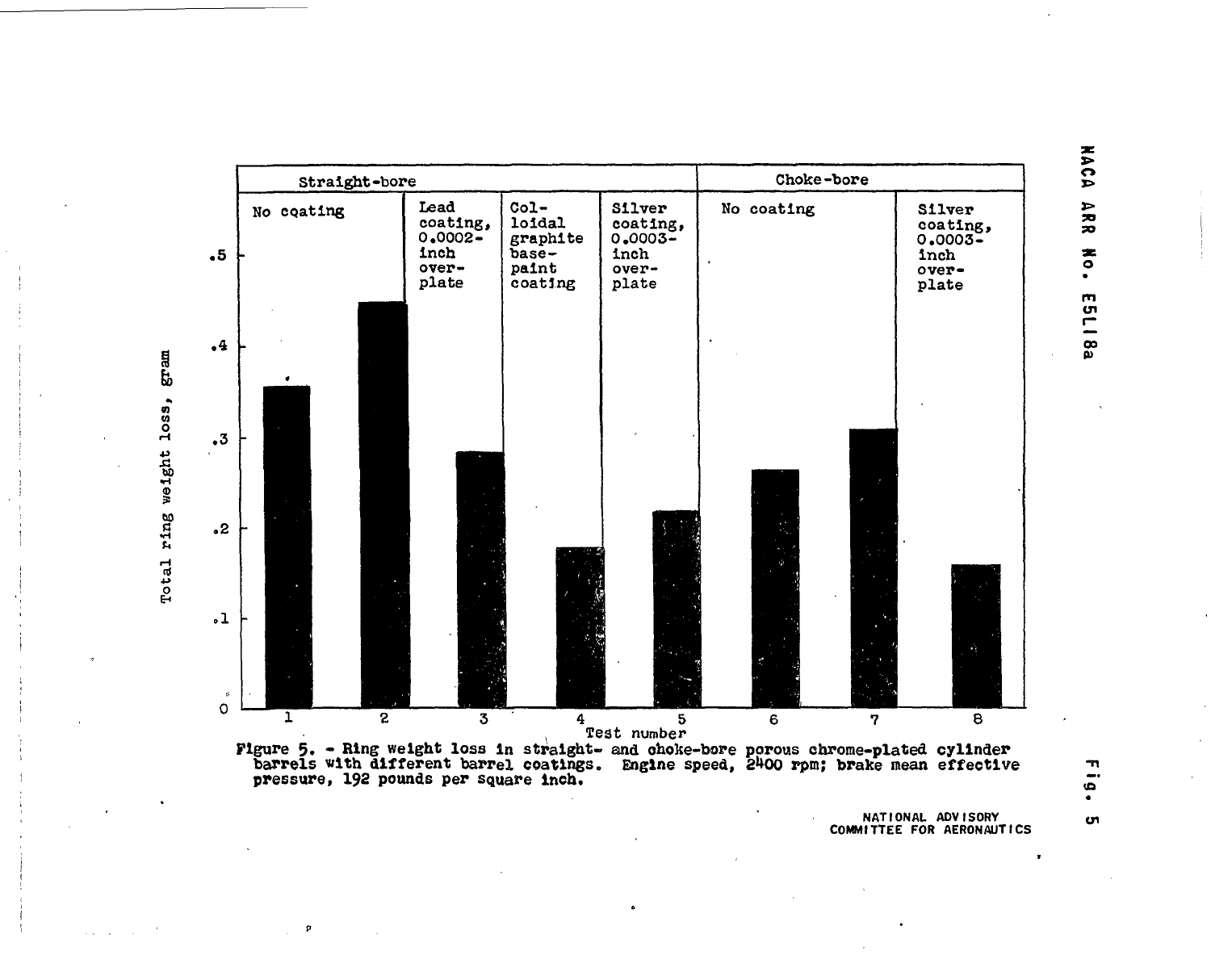

Figure 6. - Photomicrograph of choke-bore porous chrome-plated cylinder barrel representative of barrel surfaces at the middle of ring travel on the major-thrust face. Condition before silver plating and before test 8. Estimated porosity,  $\sqrt{40}$  percent.  $x108$ .

 $A$  ,  $\Delta$  ,  $\Delta$ 

**NACA** ARR NO. E5L 88

'n  $\bar{\mathbf{o}}$ 

 $\sigma$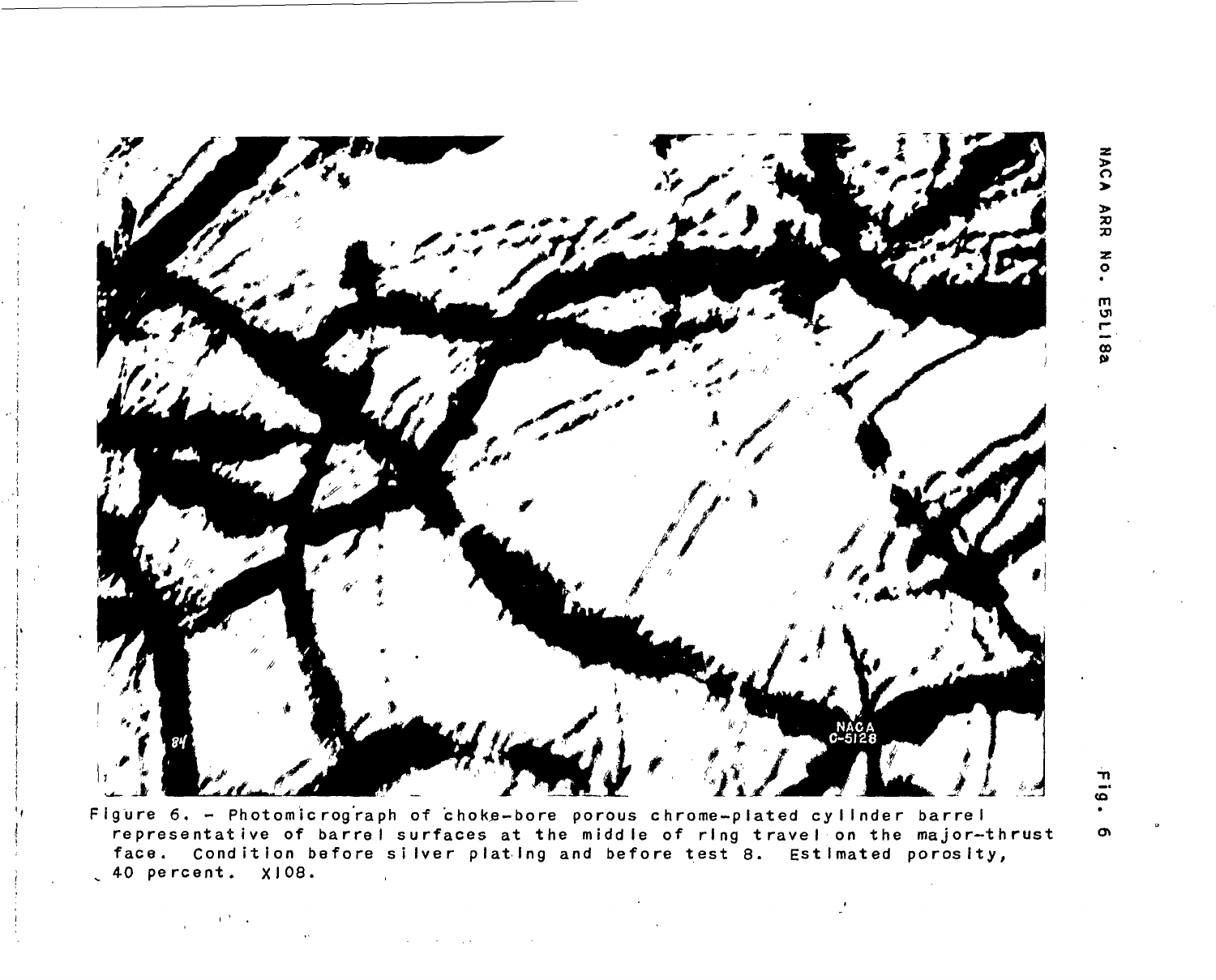

 $L = 6 + 3$ 

NACA ARR No. E5LI8a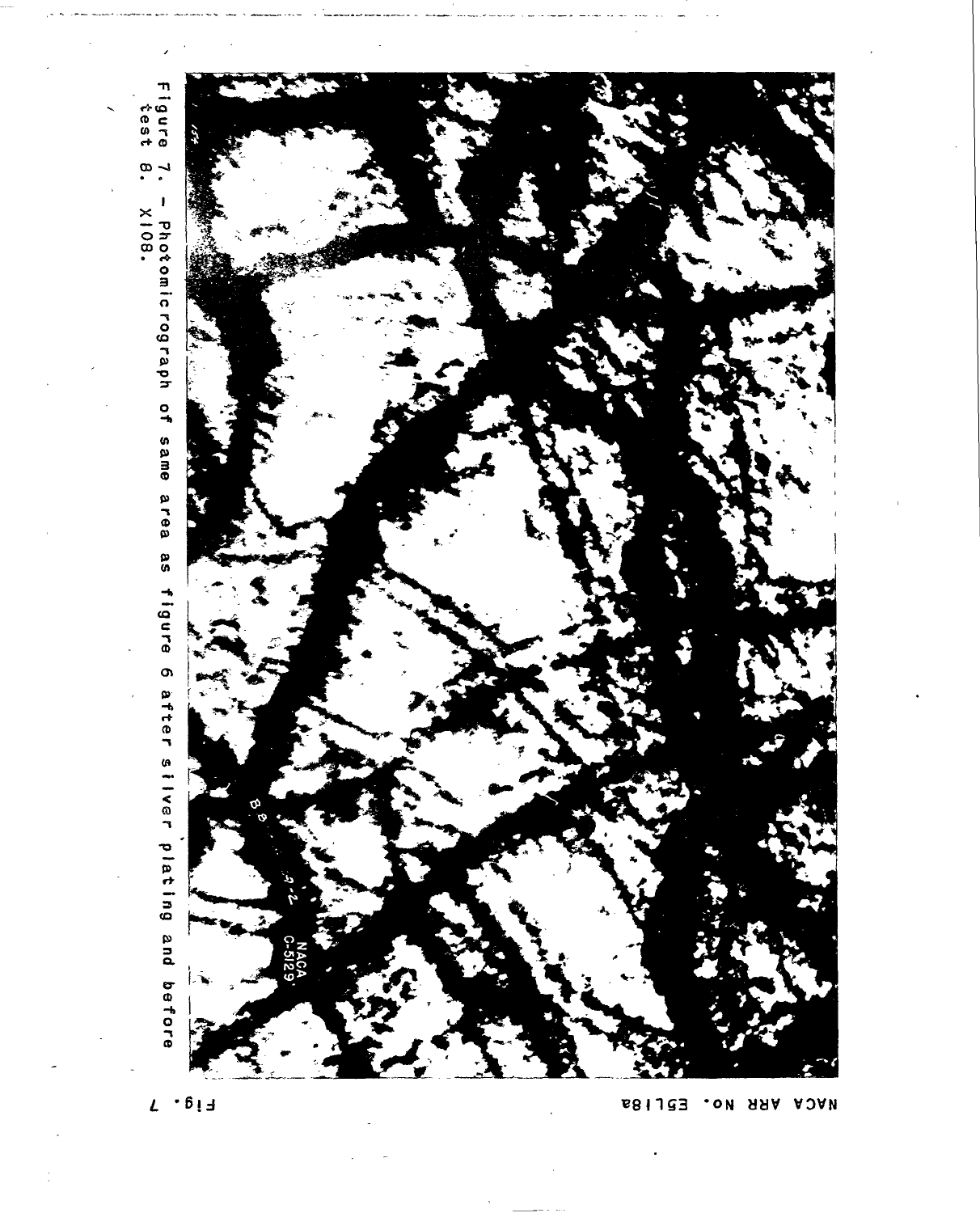

NACA ARR No. E5LI8a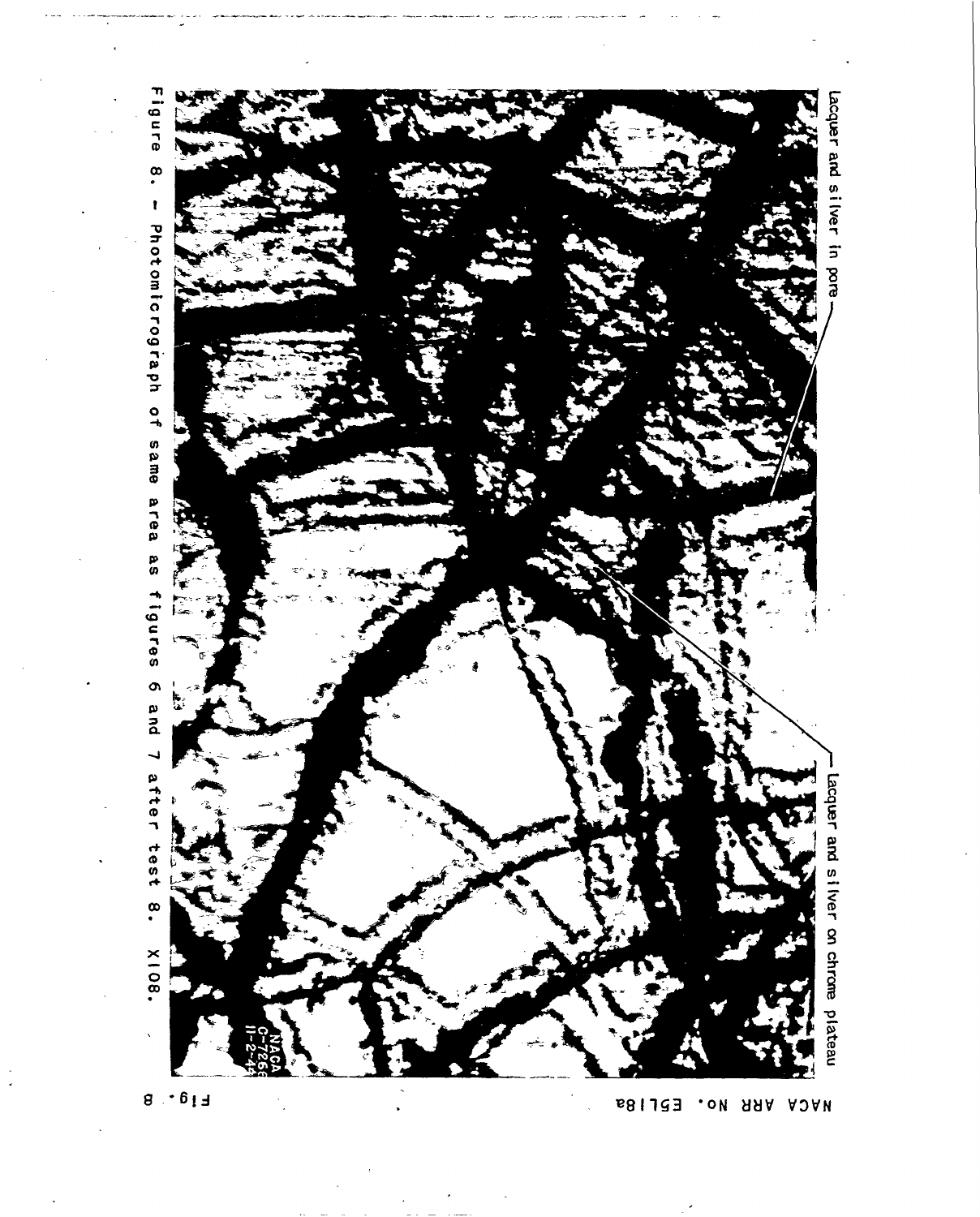

 $6 \t . 613$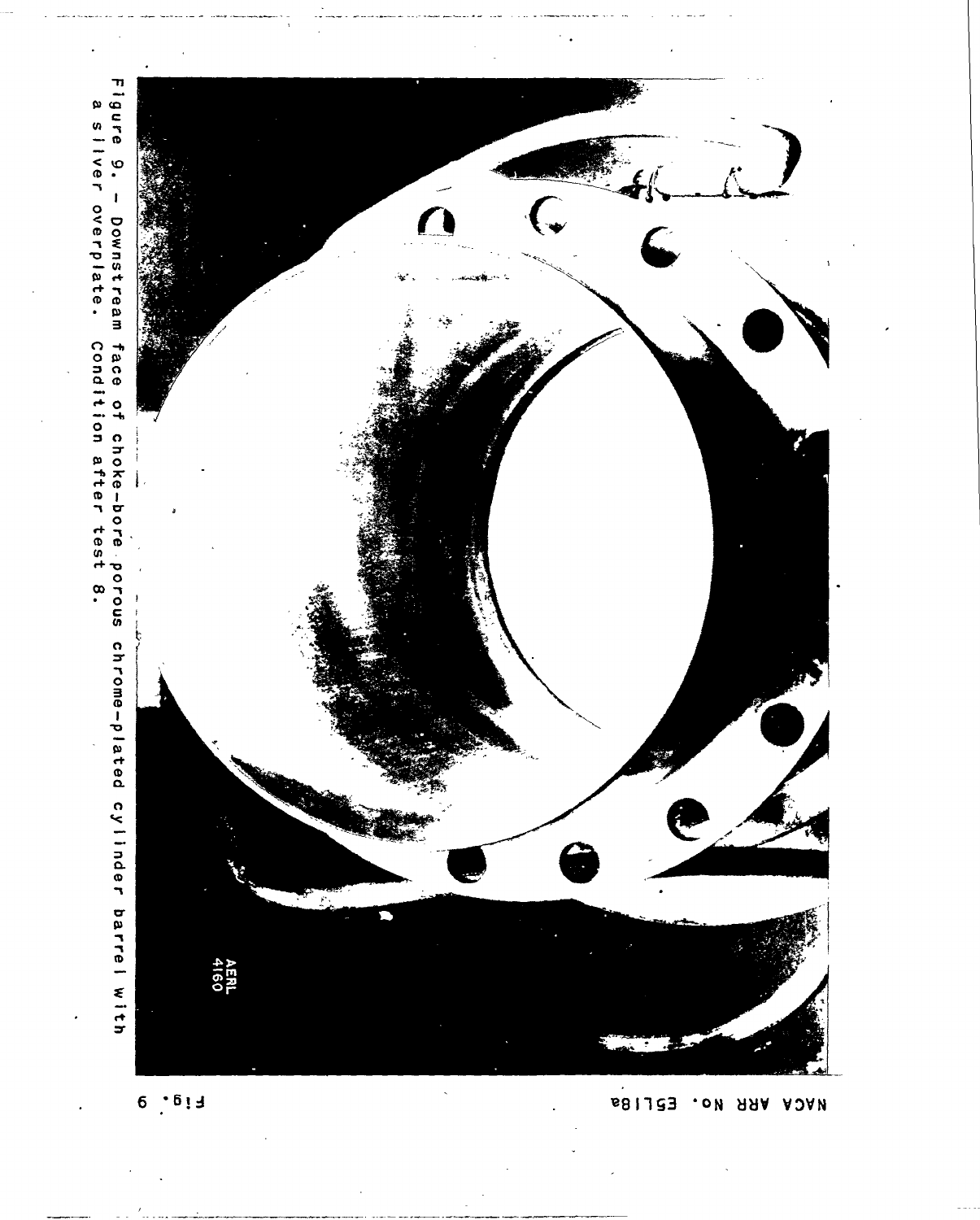

NACA C-4I4I

Figure  $10.$  - Major-thrust face of piston run in a choke-bore porous chrome-plated cylinder barrel with <sup>a</sup> silver overporous enrome-praced cyrringer is<br>plate. Condition after test 8.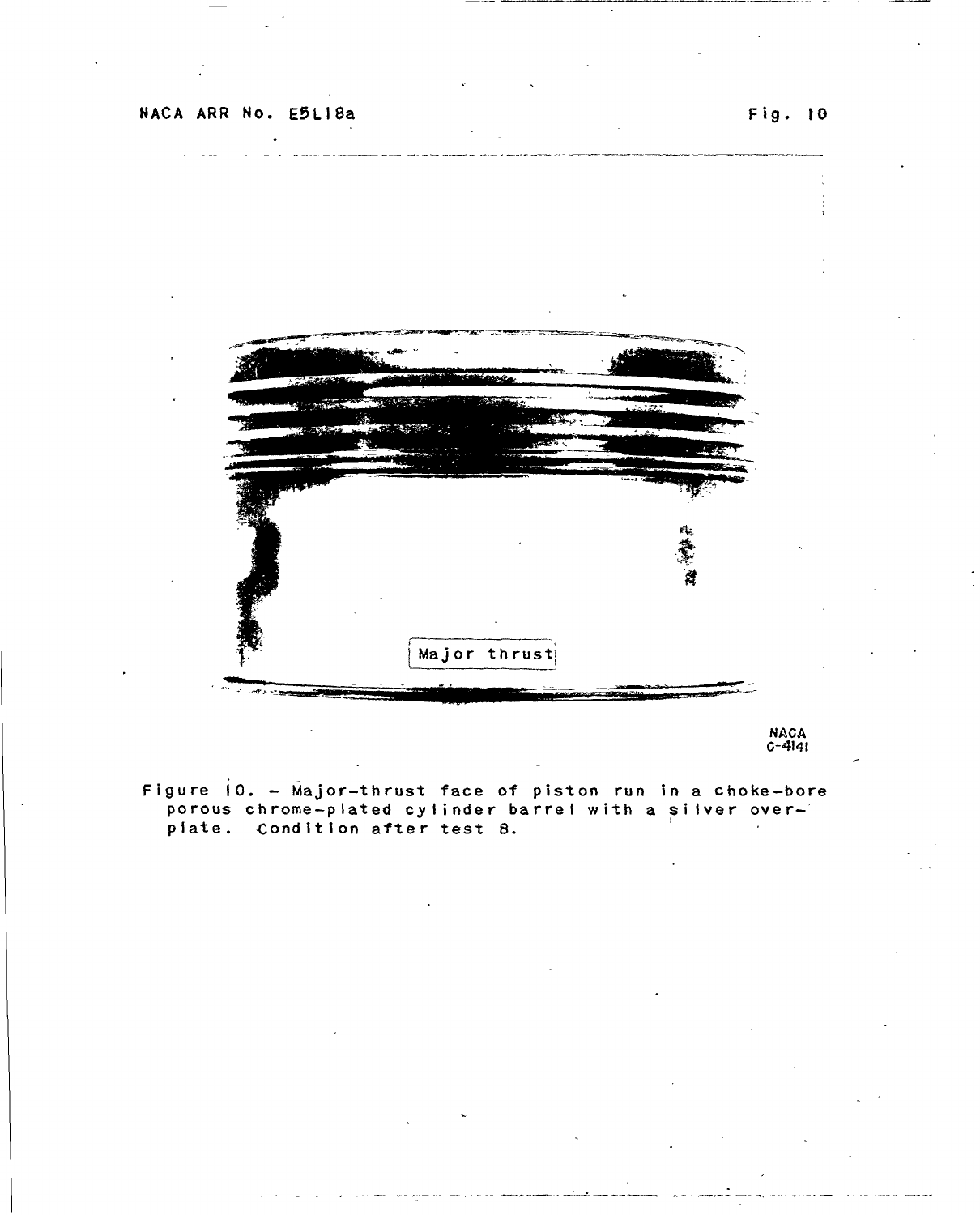

Figure II. - Photomicrograph of choke-bore porous chrome-plated cylinder barrel representative of bore surface at top of ring travel on the upstream face. Condition after test 8. X108.

**NACA** ARR  $\sum_{\sigma}$ E5L18a